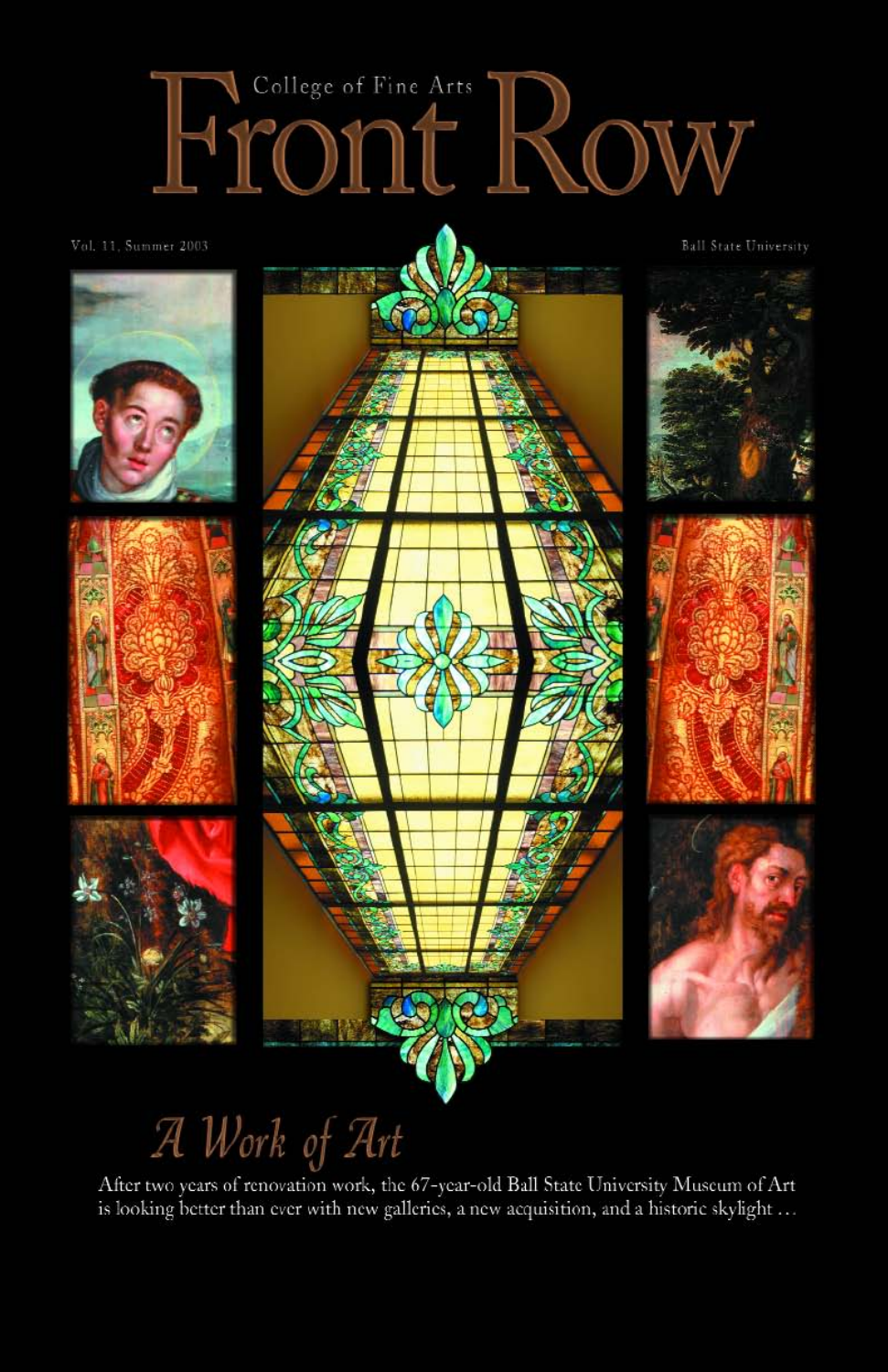#### **MUSEUM OF ART MUSEUM OF ART MUSEUM OF ART MUSEUM OF ART MUSEUM OF ART MUSEUM OF ART MUSEUM OF ART**



### Dean's Comments



#### **Museum Offers New Books**

The Ball State University Museum of Art recently published three titles that are available for purchase:

The Art of Charles Pollock: Sweet Reason by Terence Maloon

The Ned H. and Gloria A. Griner Greek and Roman Coin Collection by Wayne G. Sayles

The Magnificent Benefactors: The History of the Ball State University Museum of Art by Ned H. Griner

#### **Museum Enjoys Benefits of Renovation**

The \$8.5 million renovation of Ball State's Fine Arts Building is boosting the Ball State University Museum of Art's 67-year-old mission to exhibit and preserve priceless works of art. After two years of work, the museum reopened last fall with several significant improvements.

#### **New Space**

The museum's expansion from 17,185 square feet to 25,735 square feet includes 5,230 square feet of additional exhibition space. The museum now occupies the entire third floor of the building and can display twice as many works at one time. Two new galleries house furniture and decorative arts as well as works on paper.

The museum also has more room for researching, framing, crating, and storing works of art, and a new sophisticated air handling and control system will protect the collection. New administrative offices upstairs have allowed the museum's main entrance from the Old Quad to become a more open and welcoming space for visitors.

#### **New Entrance**

The building's new two-story north entrance facing Riverside Avenue provides better access to the museum for the public and individuals with disabilities. It includes a tower, atrium, and open stairway leading to the museum's main level. New decorative windows installed along the south wall of the



building's second-floor hallway offer a peek into the David T. Owsley Ethnographic Gallery.

The north entrance also features a classic stained-glass skylight that once adorned the historic Ball Stores building in downtown Muncie before its demolition in 1989. The decorative skylight from the turn-of-the-century structure was donated by the local Petty family and installed above the new stairway.

#### **New Exhibitions**

Since reopening last fall, the museum has hosted two major exhibitions featuring the work of French sculptor Auguste Rodin and American abstract expressionist Charles Pollock.

Rodin's Obsession: The Gates of Hell, Selections From the Iris and B. Gerald Cantor Collection featured 30 bronze casts of some of Rodin's most famous sculptures, including The Thinker, The Kiss, and The Three Shades. The show was the museum's first world-class traveling exhibition and was seen by more than 7,000 visitors during its stay. The Rodin exhibition was organized and made possible by the Iris and B. Gerald Cantor Foundation. It was part of Ball State's Arts Alive! Series and UniverCity 2002 campus-community festival.

This past winter, The Art of Charles Pollock: Sweet Reason offered a retrospective look at works by one of America's forefathers of abstract expressionism. The show featured selections from Pollock's Rome series, which the artist once called his best work. Pollock's widow, Sylvia, visited Ball State during the exhibit.

The College of Fine Arts is looking forward to graduation and soon the advent of another academic year, proud of the many accomplishments we have achieved, yet mindful of the many challenges we face. Our college has made enormous strides in attracting greater numbers of outstanding students who possess appreciable talent and academic prowess. In 2002 the CFA achieved the second highest composite SAT (1090) for entering freshmen, just behind the College of Architecture and Planning.

Our remarkable growth in quality and quantity has come about due to exceptional recruitment efforts by our faculty and professional staff, the judicious use of available scholarship funds, and ever-improving facilities and programs.

The Department of Art continues to flourish in its new environment; the Atrium Art Gallery, housed in the new Art and Journalism Building, has become a great venue for showcasing the works of talented students, faculty members, alumni, and guest artists. An endowment account has been initiated to help defray the cost of exhibitions and gallery staffing.

The School of Music is preparing for the grand opening of the new Music Instruction Building, slated for fall 2004. This long-awaited structure will change the face of the music program, providing a spectacular 600-seat concert hall, two dozen teaching studios, 25 practice rooms, band/choral rehearsal space, and state-of-the-art music engineering technology (MET) facilities. While the state is providing this magnificent building, our college and the university are responsible for purchasing all equipment, including pianos, electronic hardware and software, desks and chairs, etc.

The Department of Theatre and Dance has enjoyed a highly successful year with a host of stellar performances and special recognition for The Laramie Project, which was selected as the alternate production for the Kennedy Center Festival. The newly initiated showcases in Los Angeles and New York have been extremely effective, providing enhanced visibility for the program and critical networking with the industry. Theatre and dance scholarships, which are modest in number, have contributed to these successes.

Lastly, the Museum of Art has reopened to rave reviews. The collection now has a highly professional and aesthetically pleasing atmosphere. The added gallery space allows for visiting exhibitions, such as last year's Rodin and Pollock shows. We are currently seeking a new director for the museum as Alain Joyaux has confirmed his plans for early retirement. Our next newsletter will carry an update of this important hire.

The College of Fine Arts is justifiably proud of you, the alumni, and welcomes this opportunity to share our story with you. As time and travel permit, we hope to see many of you back on campus to witness the excitement of enhanced facilities and expanded programs.

All the best,

fort A. Kvan

Robert A. Kvam, Dean College of Fine Arts



Furniture Gallery (below).





# Something Old,<br>Something New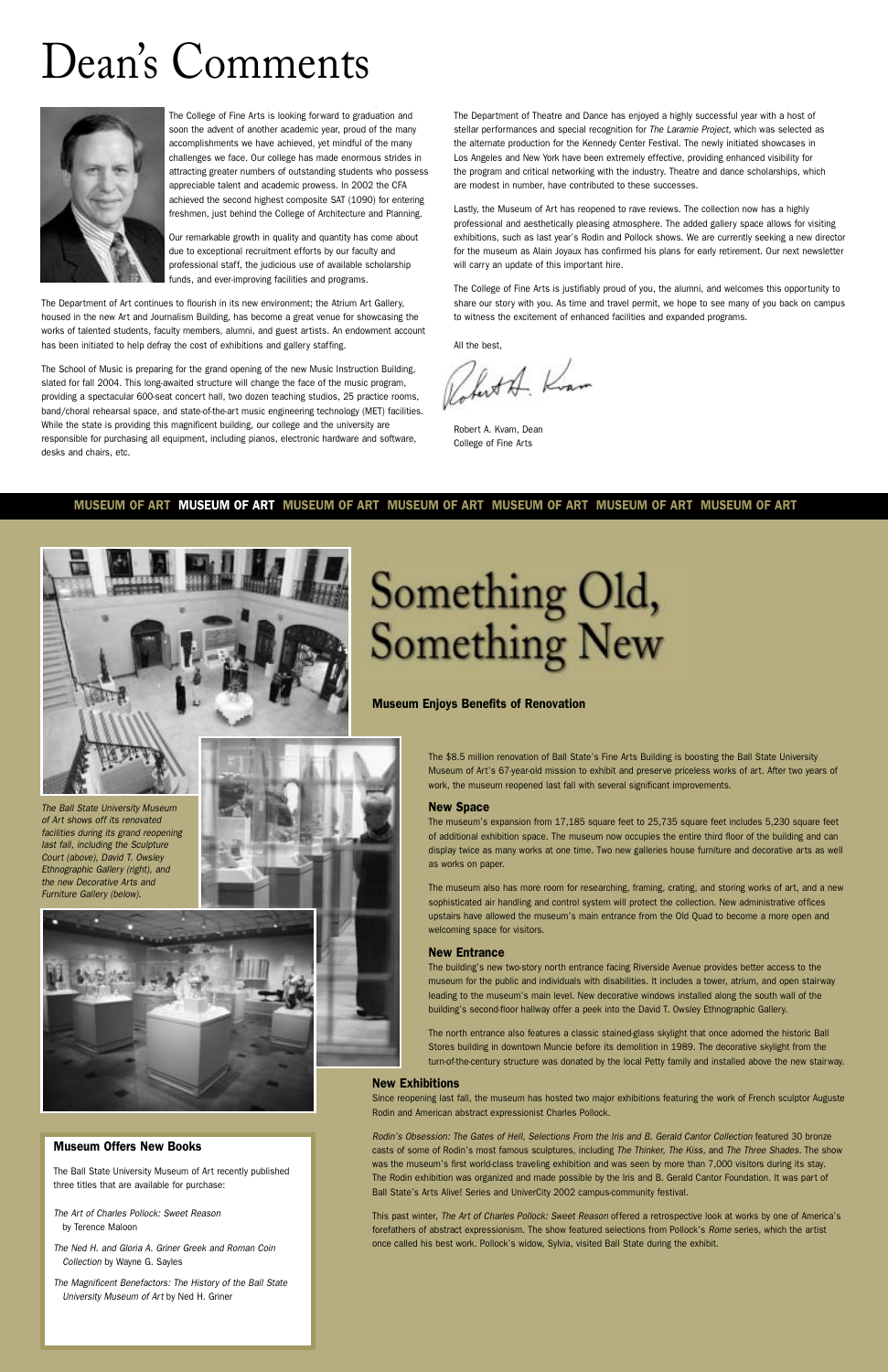#### **Museum's Retiring Director Leaves Legacy and Stationary Alumna Joins Staff** Alumna Joins Staff

The outspoken director responsible for transforming Ball State's Art Gallery into the Ball State University Museum of Art is retiring this summer.

Alain Joyaux not only changed the name in 1991, but during his career he also altered and enhanced the museum's

reputation. The improvements he oversaw during his 20-year tenure ranged from researching and cataloging the museum's nearly \$50 million collection to doubling the museum's display capacity with the recent \$8.5 million renovation.

"One year of planning and two years of construction brought about the grand reopening of the museum, the beginning of a new era," said the 52-year-old director. "To initiate the next phase and retire midstream would be a disservice. To retire now and enable new leadership to plan from a sound but open foundation seems like a far better choice."

As the museum's first professional director, Joyaux understood setting goals and a course for the future. One of his first tasks was taking inventory of the permanent collection. Once everything was logged, the detailed information on each work was made accessible to the staff and visitors through a new electronic database.

Joyaux also focused on preserving the collection, and he initiated the photographing of the museum's 11,000 pieces. Those works are now protected by a state-of-the-art climate control system, thanks to Joyaux's efforts to procure a grant from the National Endowment for the Arts.



Kvam, dean of the College of Fine Arts. "Alain's departure will leave a large void for those of us who cherish the museum," Kvam said. "His consummate knowledge

of the collection coupled with an intimate awareness of and relationship with those who contributed to the evolution of the museum will be difficult, if not impossible, to replace."

Ball State graduate Nicole Cardassilaris is back on campus as the Ball State University Museum of Art's exhibition designer and preparator.

Cardassilaris received her undergraduate degree in art education from Ball State and served as a volunteer tour guide at the museum during her student years. After graduating, she became the art teacher at Blue River Valley High School and later was an education intern at the Ball State museum. She earned a museum studies certificate from the University of Cincinnati, where she also recently completed coursework toward a master's degree in art history.

#### **Visited Campus...**

Art professionals who shared their expertise with Ball State students and the public through museum talks in 2002–03 included:

Joseph Rishel, Rodin Museum and Philadelphia Museum of Art: "Rodin's Gates of Hell"

Darrel Sewell, Philadelphia Museum of Art (retired): "Thomas Eakins: Painting, Science, and Scandal in American Art"

## **Saintly Acquisition**

**Collection Gains Two Altarpiece Shutters by Marten de Vos** by Nancy Huth

In anticipation of its grand reopening last fall, the Ball State University Museum of Art acquired two 16th-century altarpiece shutters. Painted on both sides by Flemish artist Marten de Vos, one panel features Saint John the Baptist with Saint Lawrence on the reverse, and the other depicts Saint John the Evangelist with Saint Catherine on the reverse. Of impressive size (83  $\frac{y}{Z}$  by 32 % inches each), the panels demonstrate the commitment of the Friends of the Ball State University Museum of Art to building the collection.

Scholars usually classify Marten de Vos with the Mannerist painters, artists who, in response to the order and balance of works by High Renaissance masters such as Raphael, Leonardo da Vinci, and Michelangelo, chose to introduce elusive subjects or complicated poses or spatial arrangements into their paintings. With only one other Mannerist painting on display, the de Vos panels fill in this period between the Renaissance and Baroque eras and provide an important transition between the museum's works of art from those periods. The panels also complement the museum's other Flemish paintings.

These two painted wooden panels once formed the shutters, or wings, of a large altarpiece—a painting made to sit on or hang above an altar. The center panel is either unidentified or lost; the two remaining panels would have been hinged so they could be closed over the central panel.

When the wings were closed, their exteriors showed Saint Lawrence on the left and Saint Catherine of Alexandria on the right, associated here as two early Christian martyrs. When the shutters were open, John the Baptist appeared to the left of the central panel and John the Evangelist to the right. The subject of the missing central panel remains a topic of speculation. While some scholars have suggested that it must have been the Virgin Mary with the Christ child, it is also possible that the central panel focused on Christ as an adult.

On the neckline of Saint Lawrence's tunic is the coat of arms of Philip II, king of Spain, which also governed









Flanders. The presence of Philip's coat of arms probably indicates that the monarch commissioned these panels and the altarpiece they once adorned. Although these two panels are not dated, their association with Philip II suggests a date as early as the late 1580s. Stylistically they resemble other works by de Vos of the 1590s.

These two magnificent panels are a fitting addition to the museum's old master collection and stand as a testament to the generosity of the members of the Ball State University Museum of Art.

Nancy Huth is the assistant director and curator of education at the Ball State University Museum of Art.

Left (top/bottom): Marten de Vos, Saint John the Baptist (Saint Lawrence verso), circa 1586, oil paint on wood panel, Friends of the Museum Fund and Museum Endowment purchase.

Right (top/bottom): Marten de Vos, Saint John the Evangelist (Saint Catherine verso), circa 1586, oil paint on wood panel, lent by David T. Owsley.

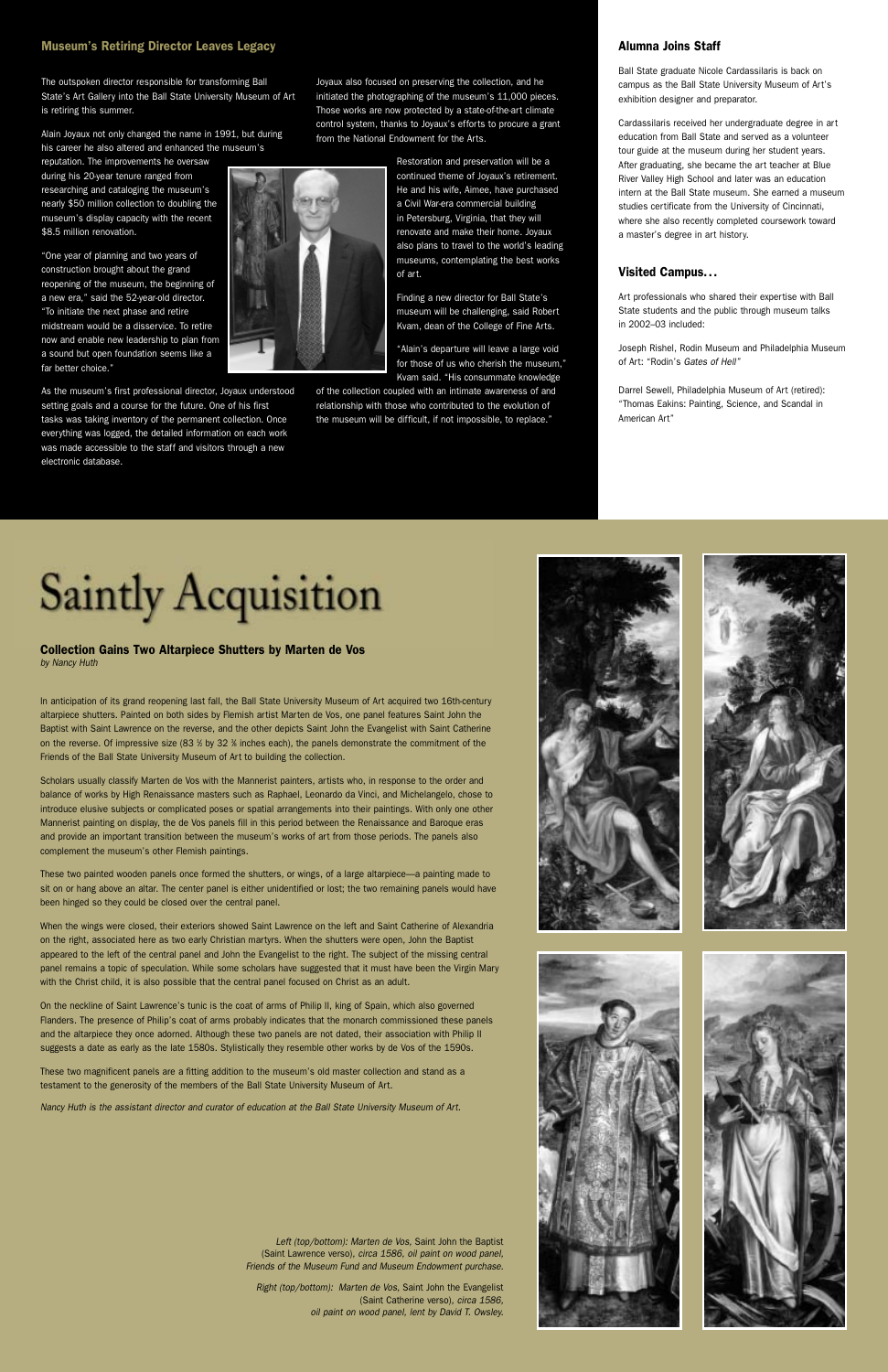#### **MUSIC MUSIC MUSIC MUSIC MUSIC MUSIC MUSIC MUSIC MUSIC MUSIC MUSIC MUSIC MUSIC MUSIC MUSIC**

### Summer Academy Brings World to Campus

More than 100 piano, violin, cello, flute, and clarinet students from around the globe are spending a month on the Ball State campus this summer studying with world-class teachers at a special academy organized by cello professor Mihai Tetel.

The ARIA International Summer Academy is an intensive four-week program for college students and young professionals between 18 and 32 years old who want a comprehensive learning experience under the guidance of a distinguished faculty. A small number of exceptionally gifted and mature 16- and 17-year-olds also will be selected to participate.

Scheduled for July 6 to August 3, the academy offers private lessons and master classes in the afternoons, and the mornings and evenings are devoted to interactive seminars, workshops, and lectures dealing with technique, repertoire, musicianship, and career issues. Students and faculty members perform in weekly concerts.

Tetel started the ARIA program in 1992 with a modest enrollment of a dozen students and two faculty members, and it grew to 300 students and 70 faculty members by 2002.

"I wanted to provide an intensive, professional training for serious students from around the world who would study with established teachers from prestigious music schools such as Juilliard, Peabody, Yale, Eastman, Oberlin, the New England Conservatory, the University of Southern California, the University of Michigan, Indiana University, Rice University, and the Manhattan School," Tetel said. ARIA participants have come from countries such as England,



Ireland, Scotland, Germany, Italy, Holland, Israel, Mexico, Canada, Japan, China, Taiwan, South Korea, and the United States.

After joining the Ball State faculty last fall, Tetel decided to bring the academy with him to promote the School of Music nationally and internationally. This year's enrollment is limited to about 120 participants because of space restrictions in the Hargreaves Music Building. After the new Music Instruction Building is completed, the program will expand to at least 200 students for 2004.

Three Ball State faculty members—Tetel, Robert Palmer (piano), and Sherry Kloss (violin)—are part of the ARIA faculty this summer. At least five Ball State teachers will participate next year. "We will gradually integrate Ball State faculty members with other faculty members from major music schools and show the participants that the Ball State faculty is also of high caliber," Tetel explained.

To learn more about the ARIA international Summer Academy, visit www.bsu.edu/music/aria

#### **Foley, Other Alumni Honored by School**

C. Brad Foley (B.M. '75) received the 2002–03 Outstanding Alumnus Award from the School of Music and its Music Alumni Association. Foley, who graduated magna cum laude in music education, became the dean of the University of Oregon School of Music in 2002. He previously was the dean of the East Carolina University School of Music and has been a saxophone teacher-artist-performer at East Carolina and Stephen F. Austin State University. He has been involved in Harvard University's Institute for Management and Leadership in Education.

Leonard Atherton gave two days of conducting master classes at the Royal Academy of Music in London; the post-graduate conducting course is recognized as one of Europe's top programs. As part of a faculty exchange with Old Dominion University in Norfolk, Virginia, he visited and performed Beethoven's First Symphony with Leslie Stewart's orchestra there.

Foley plays the saxophone at regional and national music events as a featured soloist and in chamber music ensembles. He also has been the editor of The Saxophone Symposium, the quarterly journal of the North American Saxophone Alliance, and has served as treasurer and southeast regional director of the alliance.

Alumni Achievement Citations went to the following graduates:

**Tom Dean,** director of bands and music department chair at Castle High School in Newburgh, Indiana. The school's concert bands have received 27 Division I ratings, the wind ensemble has advanced to the state finals nine times, and the marching band has been to the state finals nine of the past 10 years. For the past two years, both the concert and marching bands have been rated in the top five in Indiana. Dean also was elected to the ISSMA State Board.

Ray Kilburn premiered a new piano quartet by Ernesto Pellegrini and performed with the Chirusca Piano Trio and the Ciompi Quartet. He also toured extensively in North Carolina with violinist Hsiao-Mei Ku and again with the Chirusca Trio. He continued more concerts with the Chirusca Trio in China and was a guest professor at the Xinghai Conservatory in Guangzhou (Canton). A collaborative program that also features his wife, soprano Yoko Shimazaki-Kilburn, will be performed regionally and internationally in Japan. He will be a guest artist/teacher in Ota City, just outside of Tokyo, and will teach guest master classes near Kobe at Mukogawa University and in Hamamatsu City.

**Donna Person,** band director at Edgewood and Lakeview Middle Schools in Warsaw, Indiana. Her concert bands have consistently earned first-division ratings at the Indiana School Music Association State Organization Contest. She has hosted the Indiana Bandmasters Association All-Region Honor Band and is a founding member of the Women Band Directors National Association. She was the first female graduate assistant with Ball State's Marching Band.

Linda Pohly presented papers on her research on the Indiana Home Demonstration Club Choruses for the College Music Society in Kansas City, the Midwest Popular Culture Association in Milwaukee, and the Hawaii International Arts and Humanities Conference in Honolulu.

#### **Visited Campus...**

Professional instrumentalists, vocalists, and conductors who shared their expertise with Ball State students through master classes and performances

#### in 2002–03 included:

#### **McAllister to Lead School of Music**

Lori Rhoden was on the faculty of the International Summer Masterworks Festival sponsored by the Christian Performing Artists Fellowship. She presented a solo recital and a lecture-recital for the Camden County (Georgia) Arts in Our Schools program. She was a group discussion leader at the National Group Piano and Piano Pedagogy GP3 Conference in Ohio and presented "Developing Artistry in the Elementary-Level Pianist" for the Goshen-Elkhart Music Teachers Association. She was an adjudicator for the Music Teachers Association of South Central Indiana, Ohio Music Teachers Association State Buckeye Auditions, and Greater Indianapolis Achievement in Music auditions.

Peter A. McAllister has been promoted to director of the Ball State School of Music following a national search. McAllister, an associate professor of music education, had served as the school's interim director during the past year. He replaces Robert Kvam, who is now dean of the College of Fine Arts.

> John Scheib worked on his dissertation titled "Roles, Expectations, and Tension in the Professional Life of the School Music Teacher" at the University of Wisconsin-Madison. Three other projects yielded articles submitted for publication in music education-related journals. He received invitations to offer clinics at IMEA music festivals and to conduct bands and direct jazz ensembles at the University of Wisconsin-Madison Summer Music Clinic. He served as clinician and/or guest conductor at more than 13 events throughout the Midwest.

"I look forward to leading our team of 71 music professors, nine staff, and 600 undergraduate and graduate music majors as we expand into our second building, the Music Instruction Building, next year," McAllister said. "I'm also looking forward to directing the launch of the school's new record label for classical and jazz music this coming year."

McAllister joined the Ball State faculty in 1995 and later became the coordinator of undergraduate programs in music. He has taught music in K-12 schools in Ohio, Ontario, and Quebec and has taught at the University of Toronto, McMaster University, McGill University, and Kent State University. He served on the Music Educators Journal editorial committee and was recently appointed chair of the perception and cognition research group for the National Association for Music Education. He has premiered more than 30 classical guitar compositions, coedited 11 books, and recorded with Fanfare Records (Canada) and Carleton Records (England).

"The School of Music is already a top-tier school in the Midwest and is now poised to move into the top 50 schools of music in the country," McAllister said. "Our focus will be to become known for excellence in music learning and teaching at the national and international levels."



#### **Faculty Highlights 2002–03**

**Don P. Ester** conducted the South Dakota All-State Children's Choir and presented featured sessions on "The Middle School Changing Voice" and "Developing Sight-Singing Skills" at the South Dakota Music Educators Convention. He also was a presenter at the 2002 MENC National Convention in Nashville, Tennessee, and the 2003 North Central Regional MENC Convention in Cleveland. He was appointed to a two-year term as North Central MENC chair for The Society for Music Teacher Education. He coordinated the international cultural exchange for the Johsei School Boys Choir of Okazaki, Japan, and his White River Youth Choir will travel to Japan this summer.

**Robert C. Palmer** performed at the University of Chicago, University of Illinois, and Central Michigan University. He was invited to send a student to participate in the Gilmore International Piano Festival master classes, and he had a second-place winner in the IMTA high school state piano competition. He was an adjudicator at the American Pianists Association national finals, Arts and Letters National Piano Competition, and MTNA national piano competition and regional finals. He gave a master class at the University of Chicago.

**Hans Sturm** gave master classes and performances at the VIth International Double Bass Encounter in Pierenopolis, Brazil, and traveled to Morocco for the U.S. State Department and Chicago Sister City Program, giving performances in five cities including Casablanca and Marrakech. He was appointed secretary of the International Society of Bassists Board of Directors. He will teach in the Young Bassists Program and perform in a recital at the International Society of Bassists Biennial Convention in Richmond, Virginia. He also arranged for campus visits by renowned French bass virtuoso Francois Rabbath, early music specialist Joelle Morton, and Suzuki pedagogues George and Martha Vance.

Thomas Bough Centraline Trio **Chanticleer** Chirusca Trio Ciompi String Quartet Tim Culver Debbie Danbrook Robert Dick Brandt Fredriksen Robert Holm Russ Hunt Amy Jarman Ron Jones Stephen Roger Kitts II (alumnus) Daniel Koppelman Michelle LaCourse

Lord of the Yum-Yum Colleen McNabb Joelle Morton Eri Nakagawa (alumna) Nexus Dennis Nygren Brenda Post William Pritchett Stuart Scott (alumnus) Aui Stern Carsten Svanberg Ed Thigpen Darrel Tidaback George Vance Martha Vance Allen Vizzutti Ernie Watts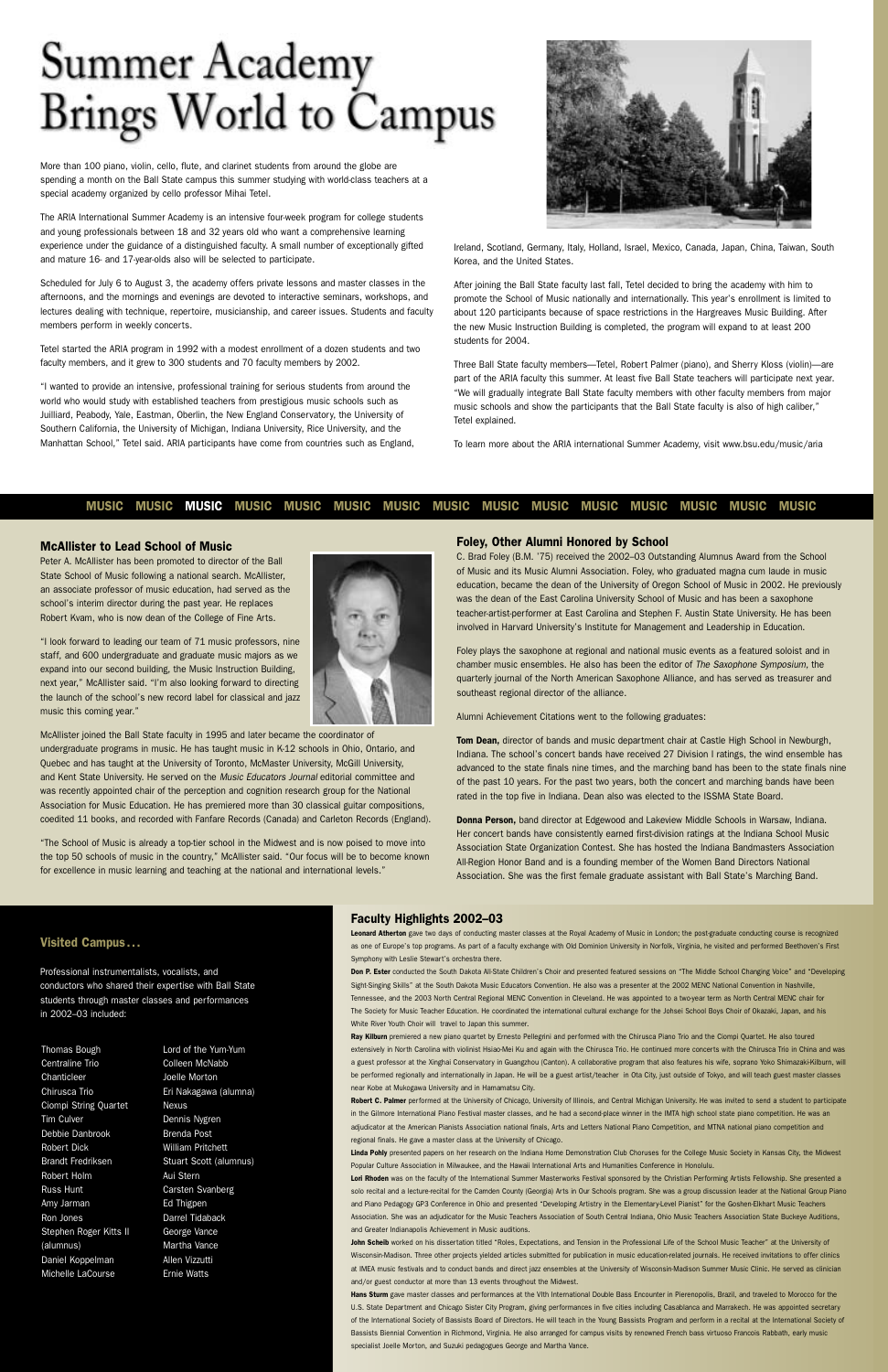#### **New Show Choir Championship Draws Crowd**

Ball State's inaugural Mid-America Show Choir Championship brought student choirs and individuals from 17 high schools—some as far away as West

Virginia—to Emens Auditorium in February.

In the first session, 21 show choirs competed for five finalist spots in the evening competition. Seven mixed choirs, six concert choirs, and up to two soloists from each school also competed. Ball State's University Singers staged an exhibition performance during the intermission. The evening session featured the show



choir finals and an encore performance by the winners of the earlier competitions.

Overall, the event brought 3,500 people to campus, including the singers, crewmembers, and relatives. Interest in the event will hopefully allow future competitions to be national championships, said event coordinator Jeffrey R. Carter, who directs the University Singers.

"This event is a significant outreach opportunity for the University Singers and Ball State, and it is an incredible opportunity for the participants," Carter said. "Emens is a professional stage that is unlike the smaller stages on which they typically perform. Many of them would never get the chance to perform in a setting like this."

Pulling together an event like this for such dedicated competitors was a rewarding endeavor, Carter added. "They're competing for trophies and the title, but also for the love of competition," he said. "Students do it because they love the art form, the camaraderie, and the discipline it takes to make these performances happen."

**Neuen Conducts** Symphony and Singers



Renowned choral conductor Donald Neuen, a Ball State alumnus who founded the University Singers in the 1960s, returned to his alma mater in April to lead the Muncie Symphony Orchestra and more

than 150 vocalists in a performance of the Brahms German Requiem.

Neuen's appearance as guest conductor was part of the MSO's final concert of the season in Emens Auditorium. The Brahms selection featured soloists Angela Brown and Craig Priebe plus members of Muncie's Masterworks Chorale, the University Singers, and other Ball State choirs.

Originally from Berne, Indiana, Neuen has conducted professional, community, church, and collegiate choruses and orchestras in 40 states and in Canada, Mexico, Europe, and Asia. He has established and developed internationally acclaimed graduate choral conducting programs at several universities.

Musicologist Julius Herford has called Neuen "the great choral conductor of

his generation." Music publisher Don Hinshaw has hailed him as "the driving force of choral music education in America." Others have described his teaching and conducting as being "filled with substance, quality, and the highest standards of excellence." He has received two Outstanding Alumnus Awards from Ball State.

Neuen earned his bachelor's and master's degrees at Ball State and was the founding director of the University Singers from 1964 to 1967. Today he is the director of choral activities at UCLA, where he conducts the Chorale and Chamber Singers and teaches graduate courses in choral techniques, methods, and conducting. He joined the UCLA faculty after 12 years at the Eastman School of Music.

Neuen also is the artistic musical director of the Angeles Chorale, a large chorus whose repertoire emphasizes major works for chorus and orchestra. In 1999 he became the choral conductor for the internationally televised Crystal Cathedral Choir with Robert Schuller's Hour of Power.

He has sung professionally with the Robert Shaw Chorale and began collaborating with Shaw in the performance of major works for chorus and orchestra in 1959. Shaw brought Neuen to Atlanta in 1970 to create the Atlanta Symphony Orchestra Chorus. He has served as a teacher and clinician at all levels of public school music and at state, national, and international workshops, festivals, and conventions.

#### **In Memoriam**

**hard Paul,** a former School of Music faculty member and Ball State graduate, died March 28 in

Indianapolis. Paul taught at Ball State and Indiana State University for more than 25 years and was cofounder of Percussive Notes magazine with Erwin Mueller and James Moore. He also was president and director of the Paul-Mueller Percussion Studio of Indianapolis, served as principal percussionist of the Indianapolis Symphony for 10 years, and performed with the Navy Bands. Memorial contributions may be made to the Richard D. Paul Percussion Scholarship Fund at the Ball State University Foundation (Account 6162).

**Harold H. Woodrum,** who retired from Ball State in 1988 after 16 years as a piano tuner technician in the School of Music, died February 19 in Muncie, Indiana. He was 83. Woodrum served in the Navy during World War I and worked for Baldwin Piano Company for several years. Memorial contributions may be made to the American Heart Association and the American Lung Association.



#### **Mantooth's "Mad Mac" Honors Jazz Director**

A new jazz tune penned by Grammy-nominated composer Frank Mantooth pays tribute to veteran Ball State jazz musician Larry McWilliams. "Mad Mac" was written to feature McWilliams on the trumpet and flugelhorn. The commissioned work was premiered at Ball State's 30th annual "Dimensions in Jazz" High School Jazz Band Festival in March, and McWilliams can use the piece when he visits area high schools. Ball State will retain the rights to "Mad Mac" for one year, and then Mantooth can publish it.

The piece moves from an opening ballad to an up-tempo samba and then provides room for McWilliams to solo in a funk groove before ending with a ballad. The work's premiere featured a scratch part that included Grammy-

winning saxophonist Ernie Watts, who was the featured guest artist for the High School Jazz Band Festival. McWilliams coordinates the festival and directs Ball State's award-winning jazz studies program.



#### **Retiring Conductor Plans World Travel**

Ball State will not so much lose a leading conductor as gain a world ambassador when Leonard Atherton retires this summer as the School of Music's director of orchestras. For 21 seasons he has directed the Ball State Symphony Orchestra, the Muncie Symphony Orchestra, and the Youth Symphony Orchestra.

"I had to shepherd all three orchestras and all the people involved," Atherton said. "My job has principally been about guiding students and trying to open up avenues of opportunity for them. All orchestras have improved and are at new heights of achievement."

While continuing to teach at Ball State, Atherton plans to visit schools in

other countries. He will conduct in Japan in November and tour South Korea soon afterward. Atherton is no stranger to the international music community, having performed as a guest conductor in Japan, Mexico, Taiwan, England, and other countries. His experience at Ball State and in Muncie gave him the opportunity to teach music around the world, he said.



#### **Dunn Earns National Mentor Award**

Earl Dunn, Ball State director of bands emeritus, recently received the National Band Association's prestigious Mentor Award. The honor recognizes Dunn's gracious and unflagging commitment to the band profession and to his many former students and friends who have sought his advice and counsel throughout their professional careers. The award was presented to Dunn by alumni Joseph Scagnoli ('64, '67), Ball State's current director of university bands, and Tim Lautzenheiser ('69), an internationally recognized advocate for the arts, at the Ball State Wind Ensemble's winter concert in Emens Auditorium.

Dunn is a past president of the National Band Association and has served as editor of the NBA Journal since 1978. He was Ball State's director of bands from 1957 to 1969 and returned to campus in 1972 to serve as associate director of the School of Music and then acting director in 1983–84. He retired in 1985.

#### **Hagopian Performs Swan Song**

Accomplished vocalist Mary Hagopian is retiring from the School of Music faculty after 21 years of hitting the high notes on campus. She taught studio voice and German diction, coordinated the voice area, and performed operatic literature, Lieder, and chamber music. She prepared hundreds of students for teaching and performance careers.

Before coming to Ball State, Hagopian enjoyed an extensive professional career in Germany and Austria, performing an array of dramatic soprano roles with a host of leading opera companies. Her 50 operatic roles included Eboli in Don Carlo, Amneris in Aida, Santuzza in Cavalleria Rusticana, Venus in Tannhauser, Senta in The Flying Dutchman, and the title roles of Turandot, Tosca, and Madama Butterfly. Hagopian also was a regular soloist with the

Berlin Symphony Orchestra and performed concert and operatic repertoire at the Berlin Philharmonie.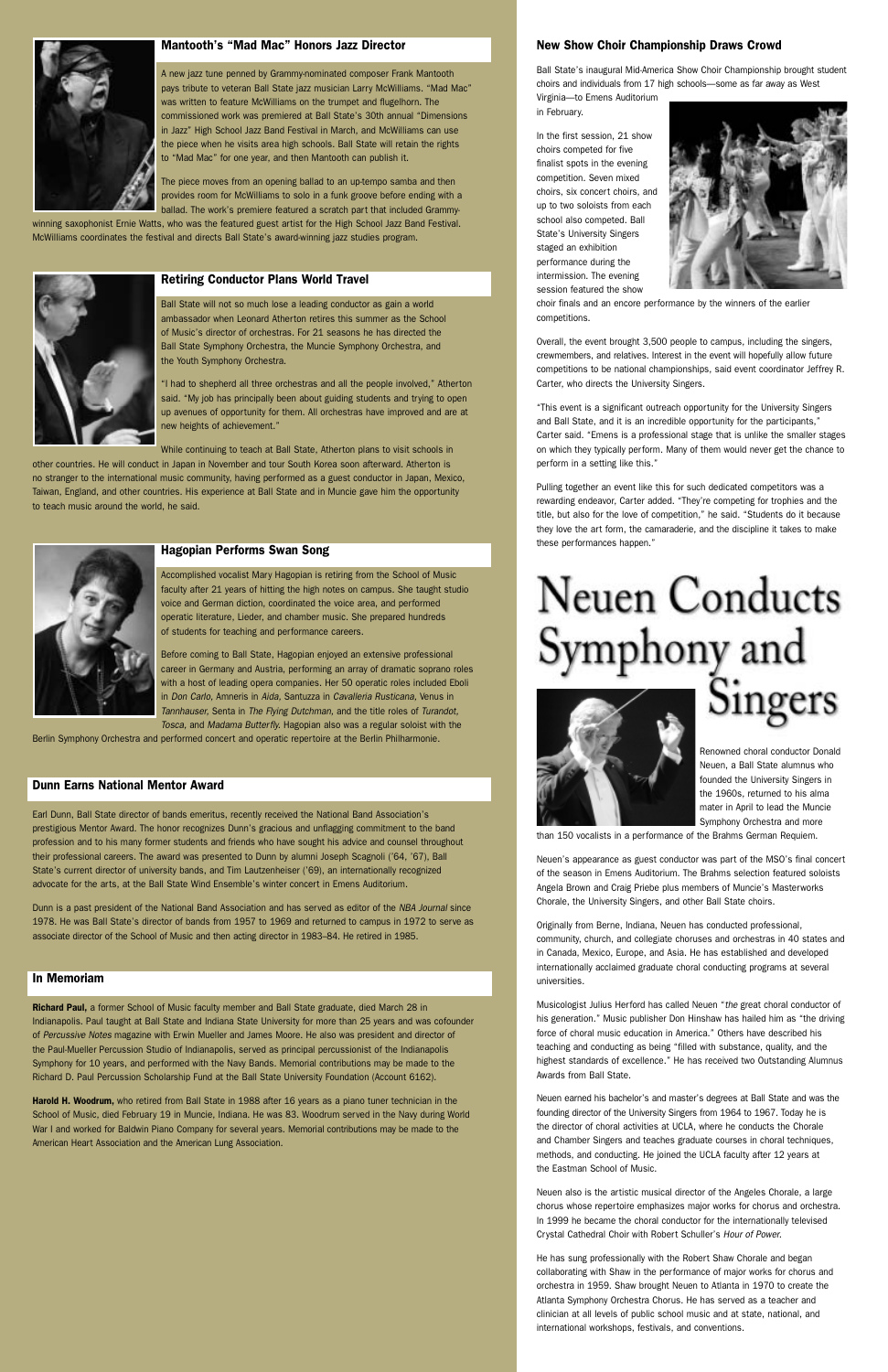Eight students presented Duncan's Varshavianka, a moving piece from 1921 that the modern dance pioneer dedicated to the victims of the 1906 Bloody Sunday massacre in Saint Petersburg, Russia. The performance was shown live on the Internet.

"It's quite an honor and a big step for the dance program," said dance professor Katie Teuchtler, who worked with the students on the Duncan piece. "Performing at the Kennedy Center is a tremendous honor for our students. It's an experience they will never forget."

Work on Duncan's choreography began the previous year when Ball State became one of only 51 dance programs nationwide—and the only one in Indiana—to receive Dance USA grants through the National College Choreography Initiative. The initiative gives students an opportunity to learn classic American dances of the past century and new works from acclaimed artists.

Under Teuchtler's direction, Ball State's grant project involved learning Duncan's legendary dance technique and repertory from Lori Belilove and Jennifer Sprowl of the Isadora Duncan Dance Foundation in New York. The project culminated in a series of lecture/performances with Belilove as guest artist in residence on campus. The presentations were documented by Ball State's public television station, WIPB Channel 49, and aired on the Front Row Center program.

Dance USA grant recipients were encouraged to apply to perform at the John F. Kennedy Center for the Performing Arts, and 22 programs submitted materials. Twelve works were selected for the Celebration of College and University Dance based on artistic merit.

The event marked the second time in five years that Ball State's dance program was invited to perform at the Kennedy Center. A group of students staged Alan Sener's Ancora Insieme at the 1998 National College Dance Festival.

#### **Visited Campus...**

Professional actors, directors, and designers who shared their expertise with Ball State students through classes, workshops, and productions in 2002–03 included:

Chris Arthur (alumnus) Andy Catron (alumnus) Joel Ebarb Tim Kane (alumnus) Moises Kaufman Karen Kessler Lori Mohacsy Amy Rafa (alumna) Anne Thomas (alumna)

Dance professionals who shared their expertise with Ball State students through classes, choreography, and the summer dance intensive in 2002–03 included:

Charlotte Adams Lori Belilove BodyVox Jamie Douglas Bragg Mary Corsaro Andre Megerdichian Kennet Oberly David Reuille (alumnus) Alan Sener Larissa Sintsova Beverly Sykes Carol Worcel

#### **Faculty Highlights 2002–03**

**David C. "Kip" Shawger Jr.** worked on design projects for various theme parks, including Adventure Land in Des Moines, Iowa; Kenneywood Park in Pittsburgh; and Worlds of Fun in Kansas City, Missouri. He received a John F. Kennedy Center for the Performing Arts Design Fellowship and spent two weeks in Washington, D.C., working with renowned scenic designer and educator Ming Cho Lee. He also was elected national vice chair of design for the Kennedy Center American College Theatre Festival, which included travel to Savannah, Georgia; Dallas/Fort Worth; and Minneapolis.

**Michael Worcel** choreographed the Sallie Mae Foundation Four Seasons Soiree at the Hyatt Regency Ballroom in Indianapolis, Sing Sing Sing for the Muncie Symphony Orchestra Young People's Concert, and Swing Brother Swing for the University Singers Spectacular 2002. He performed as Terry Connor in Side Show at Ball State and as Drosselmeyer in The Nutcracker at Anderson Young Ballet Theatre. He was a guest teacher at the American College Dance Festival at the University of Michigan-Ann Arbor and at the Mid-States Regional Dance Festival in Kalamazoo, Michigan.

### **Dance Students** Shine at **Kennedy Center**



Ball State's dance program returned to the famed Kennedy Center in Washington, D.C., last summer to perform an Isadora Duncan work in a national showcase.

A group of Ball State dance students was selected to open the Celebration of College and University Dance, which featured 12 dance programs from across the country in three nights of performances.

**One Step at a Time** by Michael Worcel



Last year was my 10th year of teaching dance at Ball State, and receiving the 2002 College of Fine Arts Dean's Teaching

Award was a special honor. It was exciting to hear my name called as the recipient at last year's commencement, and I so appreciated the support that I felt from the students, our largest graduating class of dancers to date.

Our dance major has grown so much in numbers and in the caliber of students who are now attending. It has been rewarding to see many of our graduates go on to perform in professional companies and national tours and to teach students of their own.

When I am asked to talk about my philosophies for teaching dance, I reflect upon my own training experiences and why I chose to dance. For me, dance has been as much a part of my life as the air I breathe. I found an outlet in dance by expressing through movement what I sometimes found difficult to express otherwise. The feeling that I have inside when I perform, teach, take a class, or witness a great performance is exhilarating and

difficult to explain to those who have never experienced it.

Dance is a form of communication and self-expression, and that can only come from within. While dance is a strict discipline involving many years of study to even begin to perform at a competitive level, and although it is through technical development that a dancer finds the freedom to execute movement with confidence, what I try to instill in my students is that it is not just about the steps. We must reach deep within ourselves and find that place that will allow us to let go and make the movement a part of our individuality.

Dance is a lifelong process. Within the physical capabilities that we are born with, we are constantly striving to discover how our bodies work and connect to the movement. We learn both through our dance instructors and by watching each other. I try to encourage students to set goals within each class because every day is important in their training. It is also necessary to find longer-term goals for each semester, for their years at Ball State, and for their years ahead.

I believe it is important to have a strong ballet basis, to be comfortable with improvisation, and to study all forms because

professional dancers and educators are being asked to do it all. I also think that students need to attend live performances and to have a historical knowledge of where dance has come from and where it is going. Dance is an art form that is in a constant state of change, reflecting what is happening in the world around us.

If I can impart just one aptitude to my students, it would be to find the drive from within to always be reaching for new heights. Even on those days when we are tired from previous days of long hours of rehearsals, class, and performance, we still must find the energy to go on. It is through each new revelation and accomplishment that we come to understand more about ourselves.

I thank my students and colleagues for sharing their talents with me and for allowing me to learn from them as I continue my journey of teaching.

Michael Worcel is an assistant professor of dance at Ball State and the recipient of the 2002 College of Fine Arts Dean's Teaching Award. He teaches all levels of jazz, tap, and musical theatre dance; choreographs for Ball State Dance Theatre; and directs and choreographs musicals.

#### **DANCE THEATRE DANCE THEATRE DANCE THEATRE DANCE THEATRE DANCE THEATRE DANCE THEATRE DANCE THEATRE DANCE**



### Teaching the Arts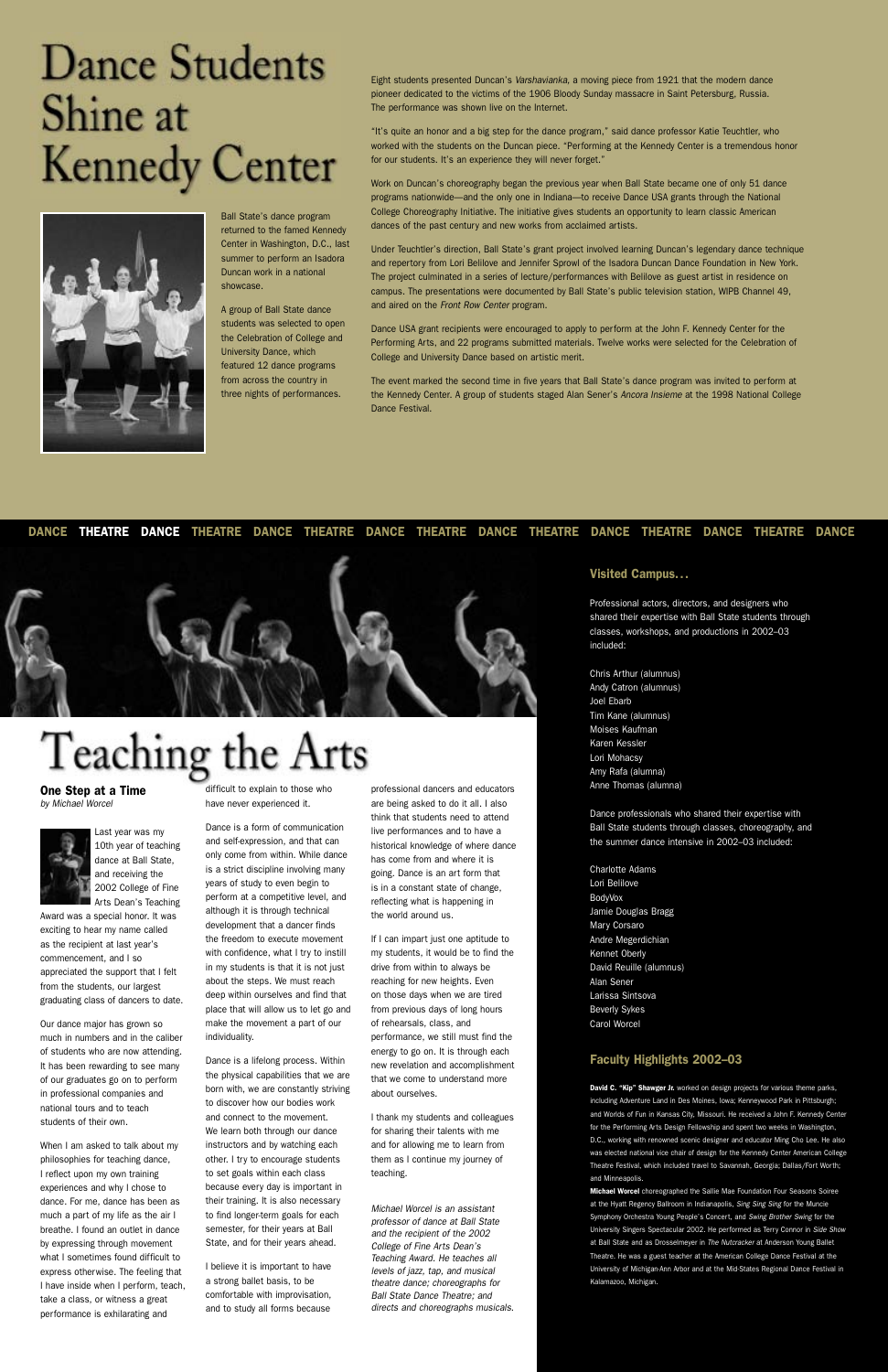Ball State's production of The Laramie Project and 16 theatre and dance students were nominated for recognition at the Region III KC-American College Theatre Festival in January. Sponsored by the Kennedy Center for the Performing Arts in Washington, D.C., the festival is one of the nation's premier events for collegiate theatre programs.

The entire cast and crew of The Laramie Project traveled to the regional festival in Evansville, Indiana, and performed the Moises Kaufman play for a chance to move on to the finals at the Kennedy Center. Although the production was not chosen to advance, the nomination was an honor for the department.

# **Showcases Help** Graduates **Launch Careers**

"It's really a testament to the talent of our students and to the hard work that they, along with our faculty and staff, invest in the department," said Don LaCasse, chair of the Department of Theatre and Dance.

Directed by faculty member Bill Jenkins, The Laramie Project tells the story of the 1998 death of Matthew Shepard in Laramie, Wyoming. Shepard was murdered because he was gay, and the play delves into the town of Laramie's reaction to the tragedy and the trial that followed. The students in the cast played a minimum of five roles each.

The play was originally staged on campus last September. As part of Ball State's UniverCity 2002, Moises Kaufman attended one performance and provided a keynote talk in University Theatre.

LaCasse has accepted a position as director of the theatre department at Illinois State University, where he served on the faculty from 1973 to 1985. He also will become the director of the Illinois Summer Shakespeare Festival.

Also at the KC-ACTF regional event, four Ball State students were nominated for Excellence in Design Awards, and 12 acting students competed for the Irene Ryan Award, with two making the finals.

Theatre students graduating from Ball State are wasting no time in demonstrating their talents for professionals in New York and Los Angeles. Showcases arranged by the Department of Theatre and Dance following the May commencement the past two years have given new graduates a chance to perform for producers, agents, and casting directors in the theatre, film, and television industries.

"So here I am, growing, discovering. It's been fun—the early morning meetings, the late night rehearsals. We've had some laughs and a few fights, but I've realized that this is what I want. I'm here. I'm ready. This is who I am."

Theatres were rented in each of the show business capitals so students could present monologues, songs, or scenes in an effort to land jobs.

"Many major theatre programs do this," said department chair Don LaCasse. "It's a great way for students to make connections in the industry to get work and for us to make contacts with our alumni."

The Ball State L.A. Showcase was the vein and passion of my senior year. Then on May 6, 2003, after spending months of planning and rehearsing, I finally made it to Los Angeles, Calif., to show Hollywood what I could do. Along with 11 other seniors, the showcase consisted of four monologues and four scenes that were performed live and eight filmed pieces that were shown to casting directors, agents, and managers. After the half-an-hour show, we met and talked with the audience for feedback and started a network of newfound friends.

Students raised funds for the trips through bake sales, rummage sales, and benefit performances. A Lilly Retention Grant allowed a few juniors and sophomores to also participate in the showcases this year.



#### **Curtain Closes on LaCasse Era**



The next morning I was off to L.A. Our first day there we spent in ABC's studio. In the morning, we had Bob Harbin work with us on our showcase pieces, and he answered some questions for us. Then in the afternoon we had a group of alumni come in to talk to us about their lives in L.A. Following the workshops, we were given a tour of the studio and a chance to see a General Hospital rehearsal.

Don LaCasse, who for the past 17 years has guided the dramatic growth of the Department of Theatre and Dance, is taking his final bow as a Ball State theatre professor and department chair this summer.

> The L.A. Showcase really gave me a great start to my life as a professional actress by setting up a network of people. Better yet, the showcase introduced me to alumni of Ball State who are willing to help me in my transition to L.A.—just another reason why Ball State is so great.

Under LaCasse's leadership, Ball State's Department of Theatre and Dance earned national accreditation and honors, upgraded its curriculum, instituted an award-winning dance program, expanded its faculty and staff, increased university financial support of its programs, and implemented a student recruitment program. The number of students majoring in theatre and dance has nearly doubled in recent years, and a partnership with the Minnetrista Cultural Center stages Shakespeare plays for the community each summer.

While at Ball State, LaCasse was named Theatre Person of the Year by the Indiana Theatre Association and received the Kennedy Center's Gold Medallion for his contributions to the American College Theatre Festival.

"Don will be greatly missed," said Robert Kvam, dean of the College of Fine Arts. "For nearly two decades he has been the catalyst for growth and programmatic development within the Department of Theatre and Dance. He is a seasoned chair and a gifted director and teacher."



**Making the Grade in L.A.** by Carinne S. Uslar (B.S. '03)

This project was the most memorable experience I had with Ball State. We started to organize and prepare in October 2002 and continued through the school year with fund-raising, rehearsals, meetings, filming, and mailings until finals week. I didn't have time to think about graduation and leaving my friends due to working on the showcase. The next thing I knew, I was sitting at commencement and wondering what happened to my senior year.

Early the next morning we met at the Globe Theatre to rehearse our showcase—and just like any other show, we ran into some problems. Some of our actors were late and lost, our screen for the films wasn't large enough, and we were running out of time. But after making a few phone calls and giving directions, we were back on track.

Our first showcase took place at noon. We had a smaller audience than expected but still had some good feedback. It was great to see some alumni from last year's showcase come to support us. Then our night performance was rather full, and the small theatre with intimate seating made for great audience response. Everyone in the showcase received something positive from the experience, whether it was just a few names and numbers to call, internships, or even offers for auditions.

#### **Festival Honors The Laramie Project and Students**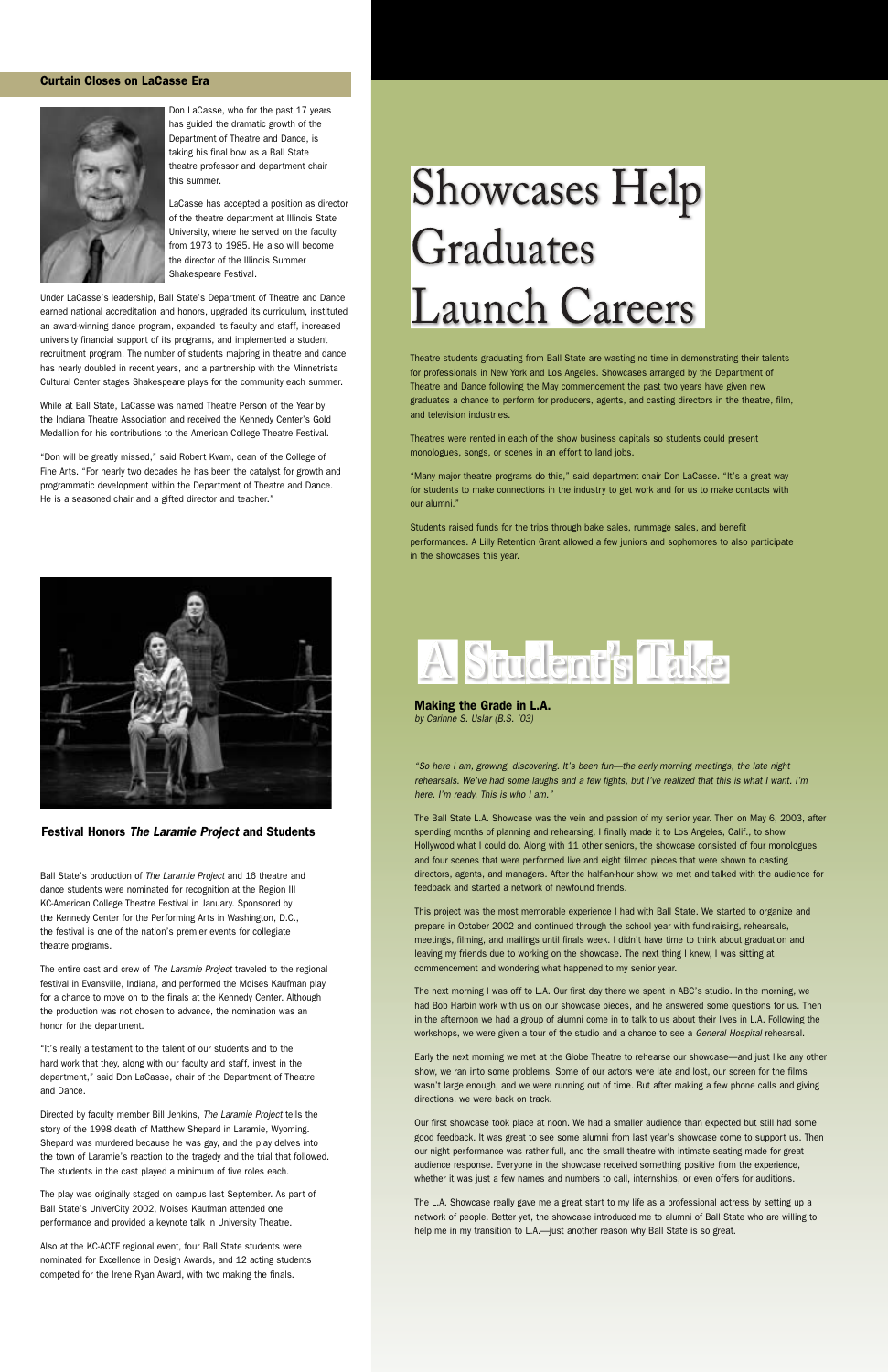Exquisite paintings, prints, ceramics, and digital art on loan from private and public collections highlighted Ball State's Alumni Art Exhibition in the Atrium Art Gallery on campus last September and October. More than 400 works created by alumni artists were submitted for the show, said art professor Judy Wojcik of the Atrium Gallery Committee. There were entries from California to Connecticut and from Georgia to Alaska.

Restricted by the gallery's limited space, Chicago curator and Ball State alumnus Richard Alasko worked with the committee to pare the entries down to a manageable number. Being able to select only 50 works from more than 37 artists resulted in a professional-caliber show that stood as a proud tribute to the College of Fine Arts and its alumni, Wojcik said.

"We would have liked to display all of the works," she said. "With so many works to choose from, we were able to create a high-quality exhibition."

Two special receptions were held in conjunction with the show, one of which coincided with Ball State's Homecoming. The exhibition also coincided with the UniverCity 2002 festival on campus.

The Atrium Art Gallery is located in Ball State's Art and Journalism Building and is managed by the Department of Art.

#### **Visited Campus...**

Professional artists who shared their expertise with Ball State students through classes, workshops, and lectures in 2002–03 included:

Catherine Chauvin Peter Gooch Roberto Juarez David Mohallatee Joe Molinaro (alumnus) with two Amazon potters Tom Muir Diane Willow

#### **Faculty Highlights 2002–03**

**Bruce Bowman** conducted research on censorship of student-produced art in public schools and took a comprehensive look at university-sponsored children's art programs in Indiana. He presented three papers on these topics at the Art Educators Association of Indiana State Convention in South Bend. Two of these papers also were accepted for the National Art Education Association National Conference in Minneapolis. His article "One for the Books" on making paper was published in SchoolArts magazine. **Marilynn Derwenskus** was co-leader of the six-week Ball State Far East Delegation trip and also visited Wales. Both trips inspired a group of new egg tempera paintings that were developed during a residency at the Vermont Studio with Honors College Fellow Katie Burk. Derwenskus was a visiting artist at Midwestern State University in Wichita Falls, Texas, where she taught an encaustic workshop. She received an award in the Watercolor Society of Indiana Exhibition. She is president of the International Society of Experimental Artists and is involved in the planning for a Chicago show that will travel to Aberdare, Wales.

John P. Gee had drawings accepted into five exhibitions, including the Safeco Art Competition and the 13th Annual Minnetrista Juried Art Show and Sale. He presented "Drawing/Foundations: Pre and Post Technology" for the Foundations in Art: Theory and Education professional organization at the College Art Association Conference in Philadelphia, and he participated in a regional FATE Conference at the Art Institute of Chicago (First-Year Program). **Kenton Hall** won the Kohlhepp Award in the Water Tower Annual exhibition in Louisville, Kentucky, with the sculpture Dreams I've Had #3. He participated in Furniture as Art in Jasper, Indiana; Artistry in Wood at the Domont Studio Gallery in Indianapolis; and the Haystack Faculty Invitational at the Blue Heron Gallery in Deer Isle, Maine. He also taught a two-week workshop on wood and mixed media fabrication at the Haystack Mountain School of Crafts on Deer Isle. He continues to include casting techniques in the sculpture and furniture objects he exhibits.

**John Fillwalk** exhibited his digital video and print work at the Butler Institute of American Art; Beecher Center for Technology in the Arts; New York Hall of Science; Taranto Gallery in Chelsea, New York; CLICK Midwest Print Invitational: Digital Focus; Immedia 2002 Digital Media Exhibition; and SIGGRAPH International Traveling Art Exhibition, which included the Museum of Science and Industry in Tampa Bay, Florida, and the Centro Candiani Culturale in Venice, Italy. He received two iCommunciation Faculty Fellowships and a Creative Arts Program Grant. He was a panelist at the New Music and Art Festival: Ghosts in the Wiring at Bowling Green State University.

**Sarojini Jha Johnson** exhibited intaglio prints in Global Matrix, an international traveling exhibition at Purdue University and Wright State University; the 27th Biennial Bradley National Print and Drawing Exhibition at Bradley University; and the Hollywood International Juried Print Exhibition at the Art and Culture Center of Hollywood. She also was a visiting artist at Clemson University.

#### **ART ART ART ART ART ART ART ART ART ART ART ART ART ART ART ART ART ART ART ART ART ART ART**

### Alumni Exhibit **Works on Campus**

# Art Department<br>Welcomes New Chair



David H. Jackson assumed the leadership of the Department of Art last fall following a national search to replace Thomas Spoerner, who retired in 2002 after a decade as department chair.

For five years Jackson was the head of the Department of Visual Art at the University of Louisiana at Lafayette, where he oversaw 400 art majors, 17 full-time faculty members, and six adjunct faculty members. During his tenure there, the number of art majors nearly doubled as he helped establish a new program in computer animation, maintained state-of-theart equipment funding, designed new curricula, and obtained several significant grants.

He has experience in promoting high academic standards, developing longand short-term plans, allocating resources, developing student recruitment and retention programs, and seeking community support.

"My vision is to build on the significant strengths of the Department of Art to achieve recognized eminence at the regional, national, or international

level," Jackson said. "The foundation for this goal is solidly in place with a new facility, an outstanding faculty, and a selective admission process, which promotes a student body ready for learning and achievement. Progress was made last year when we received three grants that will enhance visiting artist programs as well as student travel to other prominent regional museums."

Jackson also has studio expertise in photography and new forms of computer-based processes. He taught for two years at the Otago Polytechnic School of Art in Dunedin, New Zealand.

"David Jackson is an extremely capable chair whose background and experience have enabled him to acclimate quickly," said College of Fine Arts Dean Robert Kvam. "He has proven himself to be a strong leader with a reserved demeanor. He has high standards and an excellent vision of who we are and who we might become."

The information presented here, correct at the time of publication, is subject to change. Ball State University practices equal opportunity in education and employment and is strongly and actively committed to diversity within its community. 1677-03 **uc**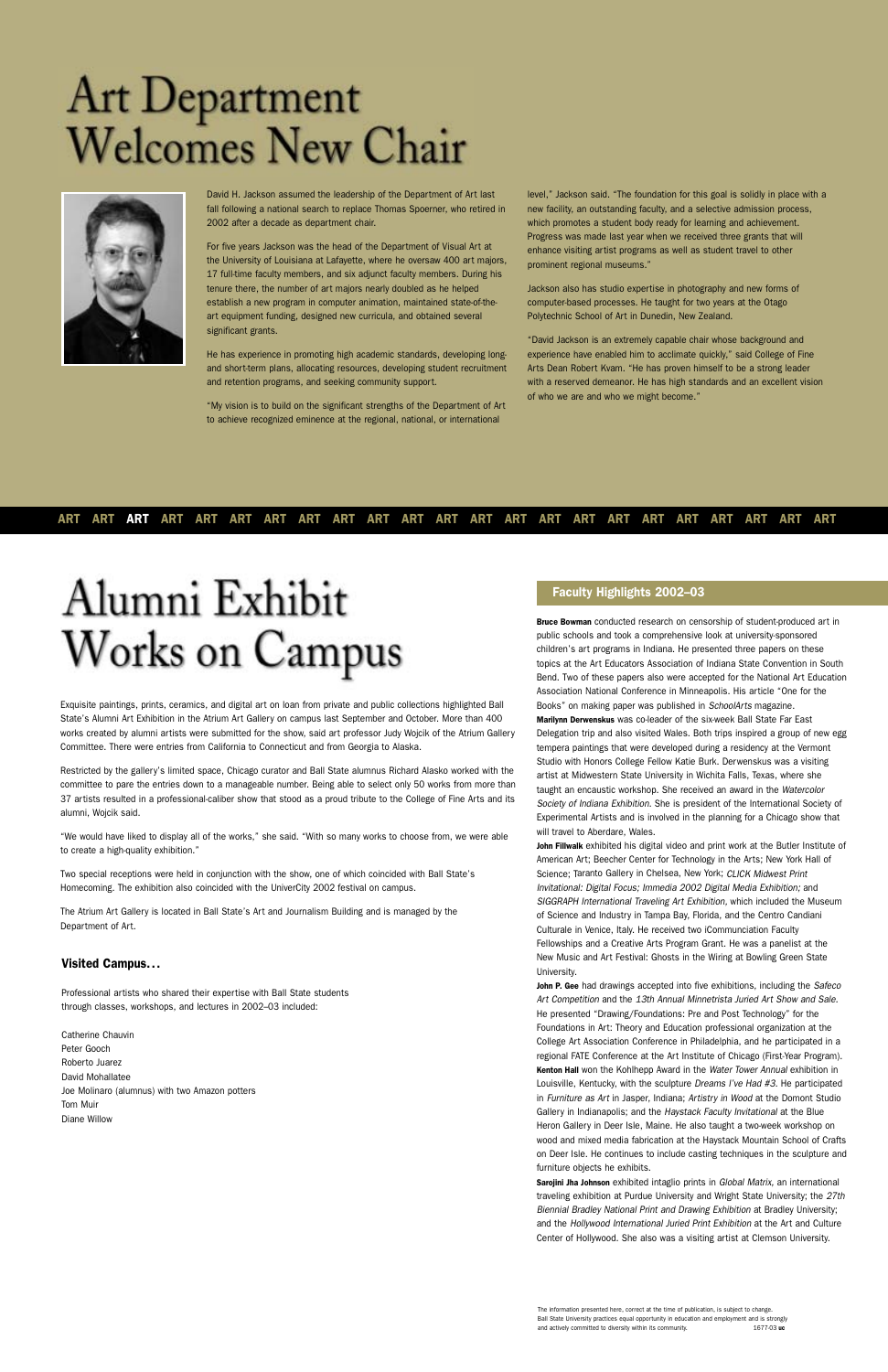The first new sculpture commissioned for Ball State's Art and Journalism Building is now in place. Stone carver Dale Enochs hung the 14 pieces that make up his latest work outside the Atrium Art Gallery last October.

Enochs delivered the limestone carving from his barn studio in Harrodsburg, Indiana. He used a crane to position the stones, which range in weight from 75 pounds to 500 pounds each, while he mounted them to the specially designed wall.

While Enochs sculpted, maintenance workers on campus built a special steel structure to support the massive art project, said art professor Kenton Hall. The project was scheduled during Ball State's fall break so workers could have room to maneuver the large tablets without having to dodge students, Hall said.

Enochs' work was selected from nearly 10 proposals, which included both relief sculptures and paintings. He was awarded the project in September 2001 and took one year to complete it. He said inspiration for the work came from his observations of collegiate life and how it impacts students' lives. Visitors to the building can gaze upon the infinite detail that makes up his sculpture.

"You'll discover it in layers," Hall said. "As you get closer and really look at it, you'll see images and details that reveal themselves with each approaching step."

Special lighting adds dramatic depth and a true perspective of how the piece should be seen, Enochs said.



#### **Experiencing Asia** by Ron Rarick

Sights, sounds, smells, and tastes. Heat and cold. Excitement and exhaustion. Confidence and confusion. Attraction and repulsion. Traveling through four Asian countries (China, Thailand, Korea, and Japan) in six weeks as one of 17 Ball State faculty members and students cannot be described as "an" experience. It was a kaleidoscope of impressions that left a lasting mark on all of us.

One experience we did not have in any significant way was hunger. This annual tour is almost entirely funded by our sister universities in Asia. We paid for little besides trans-Pacific airfare and a two-day stay in Hong Kong. Asian culture highly values hospitality, and we were not only housed well and taken to see important national treasures, but we were fed like kings. Imagine having two Thanksgiving dinners in a day. And the next day. And the next. And so on, for weeks. It's a good thing we walked a lot, because otherwise we would have been immobilized.

Among our participants, business, education, telecommunications, languages, physiology, and many other interests were represented. As it happened, however, the co-leaders, Marilynn Derwenskus and I, are both teachers in art. Although we were not physically hungry, we were both hungry for visual experiences, and we were not disappointed.

The opportunity to see famous things was there, of course: the

Forbidden City in Beijing, the Temple of the Dawn in Bangkok, and

the Ryoan-ji raked Zen garden in Kyoto are only three of the many. But just as important—perhaps more—were the countless glimpses and images of Asian culture that were not carefully packaged for tourists. To use the same cities: in Beijing, the roadwork being done by hand behind the modern tourist hotel; in Bangkok, the elephant just standing in the back yard of a nondescript house by the freeway; in Kyoto, the sandwich shop displaying a collection of U.S. license plates. You never knew what you might see next.

Since Marilynn and I are both art people, we sought out artists and art departments at each stop. We met painters and ceramists who were immensely friendly and with whom we hope to stay in touch. We also witnessed fascinating performances of music, theater, acrobatics, and calligraphy (which is a performance).

Although we saw agriculture from buses and trains, and some thick jungle near Bangkok, this was not a trip into the hinterlands. It was very much an urban experience. Asian cities swamped our senses. The drive from Carmel to Greenwood (Indiana) will not even get you from one side of downtown to the other in Shanghai. Cities you may never have heard of, such as Wuhan, China, are as big or bigger than New York. Such judgments are hard to make, but Seoul, Korea, seemed to me the most cutting-edge city of the trip and more modern than the great cities of the West I have seen, with the possible exception of post-unification Berlin.

All in all, from prehistoric to postmodern, from seashores to the

### Far East Delegation

snows of Mount Fuji, this was "an" experience of a lifetime.



#### **Eastern Impressions**

by Marilynn Derwenskus

I loved every minute of the trip, from sight-seeing to meeting and talking with students, faculty, and people from the communities we visited. Discovering differences and similarities in lifestyles, habits, and patterns underscored who I am and what I do.

As an artist, I love such experiences because they feed my creative work with new ideas. This trip was no different. I sketched, journaled, and photographed everywhere I went. I even did a few tiny watercolors in hotel rooms. There was a time when I traded a painting with a Korean student at Yeungnam University in Seoul, Korea. I even spoke to two art professors about the possibility of establishing an exchange with painting students and professors at Ball State and Yeungnam University. I loved their paintings.

I currently am developing a series of images contrasting American life with Asian life. The paintings were exhibited first at Ball State in January 2003 and will be in a Michigan gallery in September 2003. These images would never have come about without the Far East trip.

Ron Rarick and Marilynn Derwenskus are faculty members in Ball State's Department of Art.

Art professors Ron Rarick (left) and Marilynn Derwenskus (right) visit with one of their hosts during their Far East trip last year.



Stone carver Dale Enochs (left) mounts his commissioned sculpture on a wall outside the Atrium Art Gallery in the Art and Journalism Building last fall.

### **Enochs Completes Sculpture** for New Building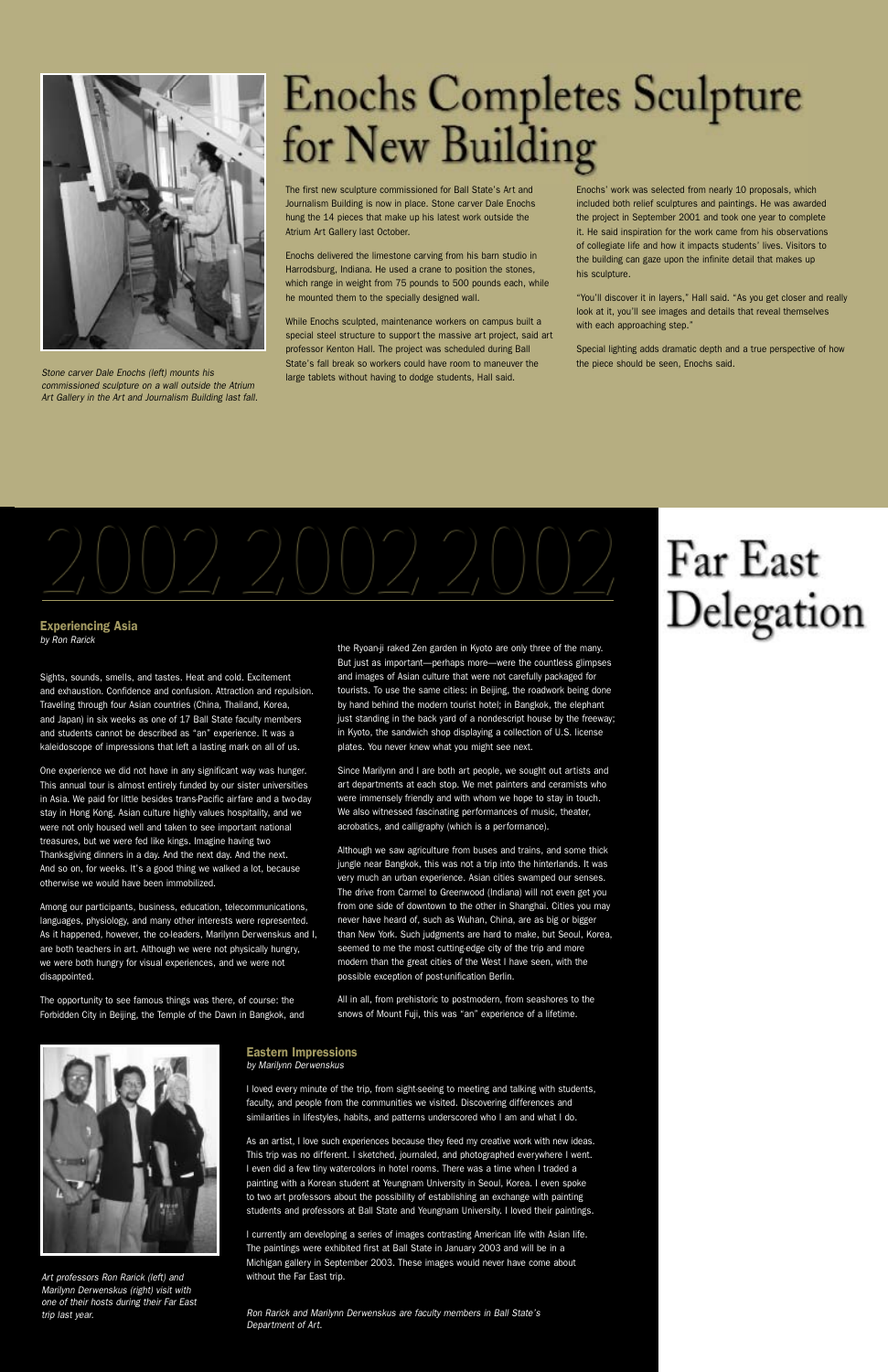After serving nearly two years as the interim dean of the College of Fine Arts, Robert A. Kvam was chosen as the permanent dean last year. University administrators cited Kvam's performance as interim dean, the strong support he has received from his colleagues, and his excellent working relationship with Muncie's arts community. A university committee identified three other finalists for the position during a competitive national search.

"I'm obviously very pleased to have been chosen for this post, and I am humbled by the support I received from those here at Ball State and in the greater Muncie community," Kvam said. "I am very proud of the fact that we have worked closely with institutions such as the Minnetrista Cultural Center, Muncie Center for the Arts, and the Muncie Symphony. I will continue to encourage collaborations that benefit Ball State, Delaware County, and the surrounding region, and at the same time, I'll be seeking out projects that will boost Ball State's presence on the national and international stage."

Kvam served three years as director of Ball State's School of Music, is the artistic director of Masterworks Chorale in Muncie, and has served on the National Commission on Accreditation for the National Association of Schools of Music for more than six years. He has a doctorate from the College-Conservatory of Music, University of Cincinnati.

"The quality of our faculty and our students has risen significantly over the last several years, and all indications are we will continue to attract outstanding people," Kvam said. "Providing faculty, students, and staff with the facilities, resources, and time they need to teach, perform, research, and learn will be instrumental in continuing that trend."



#### **Geidel Becomes Associate Dean**

Stanley Geidel has been promoted to associate dean of the College of Fine Arts. In that role, he will work to create business and professional partnerships, assist faculty members in development initiatives, and pursue grants, particularly involving music engineering technology, filmmaking, acting, animation, and graphic design.

Geidel has been at Ball State since 1991, most recently serving as a systems

coordinator for the Office of Academic Research and Sponsored Programs. In the local community, he has been a clarinetist with the Muncie Symphony Orchestra since 1990.

"The position of associate dean will provide me with a unique opportunity to combine two of my primary professional interests: grantsmanship and creative endeavors in the arts," Geidel said. "I am looking forward to working as a facilitator for faculty who are interested in seeking external funding opportunities."

#### **ALUMNI ALUMNI ALUMNI NOTES ALUMNI ALUMNI ALUMNI ALUMNI ALUMNI ALUMNI ALUMNI ALUMNI ALUMNI ALUMN ALUMNI ALUMNI**



### Kvam's Leadership Made Permanent

**George E. Kind** ('52, '66) retired in 1987 from Marion Community Schools and moved to southwest Florida. He plays tennis and designs and makes jewelry for the local area. He and his wife of 55 years, JoAnn, spend two months in Indiana during the summer. **Alice Alexander Ralston** ('58) lives in Midland, Michigan, where she maintains a private piano studio, plays piano and celesta in the Midland Symphony

Orchestra, directs the Carillon Choir (adult handbell choir) at First United Methodist Church, is active in the Midland Symphony League, and is finishing 20-plus years on the Board of Managers of the Midland Performing Arts Society (formerly Community Concerts). She also stays active as an accompanist and organist and is a charter member of the new Midland Alumnae Chapter of Sigma Alpha Iota.

**Jim Craig** ('71, '78) is the superintendent at Liberty-Perry Schools in Selma, Indiana. **Julia A. (Church) Scherer** ('71) is finishing her 31st year teaching as an elementary music specialist at Woodbrook Elementary School

**Kathryn "Kay" Peabody Schmaus** ('61) is a retired classical singer/voice teacher living in Winter Park, Florida. In retirement she is adjudicating voice competitions and some beauty pageants. Her husband, Don Schmaus, came out of retirement to be the new band/instrumental director at Valencia Community College in Orlando, Florida. Their youngest son, Paul, is a middle school orchestra director at the Thomas Edison Learning Center in southwest Dallas. They are expecting their third grandchild in August. **Carol (Romanski) Klett** ('64) is back in San Diego after spending five years in Hawaii, and this is her third year teaching basic art at Serra High School. She would love to hear from people who were in the Department of Art from 1960 to 1964. Her e-mail address is carolaklett@hotmail.com. **Robert Lee Mejer** ('66) has been a distinguished professor of art and Gray Gallery curator at Quincy University in Illinois since 1968. He recently served as chair of the Division of Fine Arts and is now the chair of the Department of Art. In 1999 he received the Trustees Award for Scholarly

Achievement. He remains active as an artist and serves as treasurer of the National Watercolor USA Honor Society. He recently won awards in juried exhibitions, including the Winsor Newton Painting Award in the National Watercolor Oklahoma Annual and the Louise Cadillac Award in the Rocky Mountain National Watermedia Exhibition. **David J. Spittal** ('66, '67, '73) has been president of Southern Wesleyan University in Central, South Carolina, since 1994. Previously in Indiana he was vice president for adult and graduate studies at Indiana Wesleyan University, superintendent of the Metropolitan School District of Southwest Allen County (Fort Wayne) and Eastbrook Community Schools (Marion), assistant superintendent of Fayette County Schools (Connersville), and an instrumental music teacher at Highland High School. He is on the South Carolina Tuition Grants Commission; Board of Directors, Wesleyan Investment Foundation; Council of Presidents, Georgia-Alabama-Carolina Athletic Conference; and Finance Committee, South Carolina Independent Colleges and

Universities. **Harold Melser** ('67) has been the director of planned giving for the Southern Illinois University Edwardsville Foundation since September 2001. He has been organizing a Department of Planned Giving, which includes the creation of a Planned Giving Council. He is a member of the Southern Illinois Charitable Giving Council Board of Directors and serves as the chairman of the Professional Seminars Committee to provide symposiums for professional financial advisors. In November he was elected to the St. Louis Planned Giving Council Board and chairman of its Awards Committee. **Don Lamb** ('69, '74) is enjoying his first year of retirement after 34 years of teaching as the director of bands at Madison Grant High School in Fairmount, Indiana. His hobbies include fishing and building model airplanes, playing the trombone in America's Hometown Band and the Mississinewa Valley Community Band, and spending time with his family and friends.

#### **1950s**

#### **1960s**

in Carmel, Indiana. She teaches levels K–5 and has a large choir, a recorder ensemble, and a percussion ensemble. She is a soprano soloist at the Methodist Church in Noblesville, Indiana, and does part-time vocal coaching and judging. She recently was the narrator in Joseph and the Amazing Technicolor Dreamcoat in Noblesville and played two female roles in the musical The Civil War with Mainstreet Productions in Westfield, Indiana. **Jan Stewart** ('71, '72) is teaching vocal and general music in Chardon, Ohio. **William Browne** ('72) chairs the Fine Arts Department at the Culver Academies (Indiana), where he has taught music history and theory and directed bands and orchestras since 1981. He holds the Hough Family Chair of Fine Arts. He played in and conducted the 566th Air Force Band (Chicago) for many years and has performed militarily since joining the U.S. Marine Band, Washington, D.C., "The President's Own" in 1972. He plays principal horn in the Kokomo Symphony, Kokomo Park Band, Mariah Wind Quintet, and regional orchestras. He has master's degrees in music from Catholic University and instructional technology from Indiana University. He is a soloist, clinician, guest conductor, teacher, and adjudicator. He and his wife, Linda, have two children, Amy and Michael, and a new granddaughter.

**Julie Neal Caponigro** ('72) earned her M.A. degree at the University of Alabama and Ed.S. degree at Lincoln Memorial University. She lives in White, Georgia, and is teaching painting, drawing, and AP portfolio at Sequoyah High School in Canton, Georgia. She has been married to George (also a teacher) for 31 years; they have two children and two grandchildren. **Robert D. Hawkins** ('72, '73) taught music theory and history at Purdue University from 1973 to 1981 and studied church music with Dr. Otto Brodde and organ performance with Heinz Wunderlich at the Music Conservatory in Hamburg, Germany. He earned an M.M. in theology and Ph.D. in liturgical history at the University of Notre Dame, and in 1986 he became a professor of worship and music at Lutheran Theological Southern Seminary (Columbia, South Carolina). He is organist/choirmaster of the seminary, whose 1985 Flentrop organ was on the cover of The American Organist. He has been the liturgy coordinator for two Association of Lutheran Church Musicians national meetings. His wife, the Rev. Karen Salvo Hawkins, is pastor of Christ the King Lutheran Church. **Kathy Creamer Byrne Luethje** ('72, '80) has a master's in divinity degree from the Earlham School of Religion. She is a hospital chaplain at Bayfront Medical Center in St. Petersburg, Florida, and is founding and coordinating an arts in medicine program. She has a certificate in intermodal expres sive arts from the University of South Florida and a certificate as music practitioner

through the Music for Healing and Transition Program. She is running a four-day festival called Good Vibrations Days, where sound and music healers and entertainers are invited to the hospital as well as music practi-

tioners at the bedsides. She is a member of the Society for the Arts in Healthcare. **Michael Masterson** ('72) is a professor of music at Northwest College in Powell, Wyoming. In March he was the clinician and guest conductor for the Wabash County Honors Band at the Honeywell Center in Wabash, Indiana. The honors band is open to all band members in grades nine through 12. It brings musicians together from each of the Wabash County high schools to prepare more challenging music than they usually play in the regular band setting. **Debra (Weiss) Turner** ('72) is teaching elementary music at W.D. Richards Elementary School in Columbus, Indiana. **Barton Cummings** ('73) recently enjoyed several premieres of his music: Concertino for Contrabassoon, premiered in Chicago by Susan Nigro; Toward the Millennium for Solo Tuba and Tuba Ensemble, premiered at Ball State by Mark Mordue and the Tuba-Euphonium Ensemble; and Concertante for Two Tubas and Concert Band, premiered by Harry and Michael Beck with the Osceola (Wisconsin) High School Band. Susan Nigro premiered his Concertino for Contrabassoon and Band at the International Double Reed Society Conference at the University of North Carolina-Greensboro. **Ted Austin** ('74) received the American Advertising Federation

(AAF) Silver Medal Award from the AdClub Indianapolis. He works in diversified marketing, communications, public relations, sales motion, and management and has held various positions in area agencies and companies, including creative director, account executive, vice president, and president. He became an associate with Kron and Associates Advertising Inc. in 2002. He is a past president of the Indiana Federation of Advertising Agencies and AdClub Indianapolis, and he was AdClub's Man of the Year 2001. He also is active in the Indiana Chapter of the Leukemia and Lymphoma Society of America, Walther Cancer Institute Invest in Success Campaign, and Better Business Bureau in Indianapolis. **Lynn (Hosea) Bulock** ('77) recently had her 19th novel published. The Harbor of His Arms from Steeple Hill Books was released March 1. She lives in Thousand Oaks, California, with her husband and two sons. **Michael Kramer** ('77) is judge of Noble Superior Court in Indiana. He and his wife have three children. He is a passive participant in music as a subscriber to the Chicago Symphony Orchestra and other music performances. **Cindy Probst** ('77) is the director of family services at Crossroad in Fort Wayne, Indiana. She works with emotionally disturbed children and families in a residential setting. She earned her master's degree in psychology in 1992. **Teresa (Hatmaker) Anderson** ('78) has held positions in graphic design, communications, public relations, and the printing industry.

She resides in Brown County, Indiana, and has been president/CEO of the Brown County Convention and Visitors Bureau for the past 16 years. **Phillip C. Dunn** ('78) is a professor and chair of the Department of Art at the University of South Carolina. He has been a faculty member at USC since graduating from Ball State. During his career he also has been a visiting program officer at the Getty Education Institute for the Arts in Los Angeles and was named National Art Educator of the Year by the National Art Education Association in 1999. He is the author of many articles on curriculum development in art education and has developed planning and assessment software for art teachers. **Debra Weinmann** ('78) is a sales representative for Main Event Apparel, specializing in corporate logo merchandise and apparel. She sings with the Indianapolis Festival Singers and the Loft Choir at Irvington United Methodist Church in Indianapolis. She recently appeared in the final production of The Sound of Music at the Edyvean Repertory Theatre. **David** Garrett ('79) is in his third season as a cellist with the Los Angeles Philharmonic. He also teaches at California State University-Long Beach and at other schools and camps. This summer he is teaching at the Sound Encounters Music Camp. He regularly plays chamber music, including on the Philharmonic's Chamber Music Society and Green Umbrella (new music) series plus recitals with his wife, pianist Junko Ueno Garrett.

#### **1970s**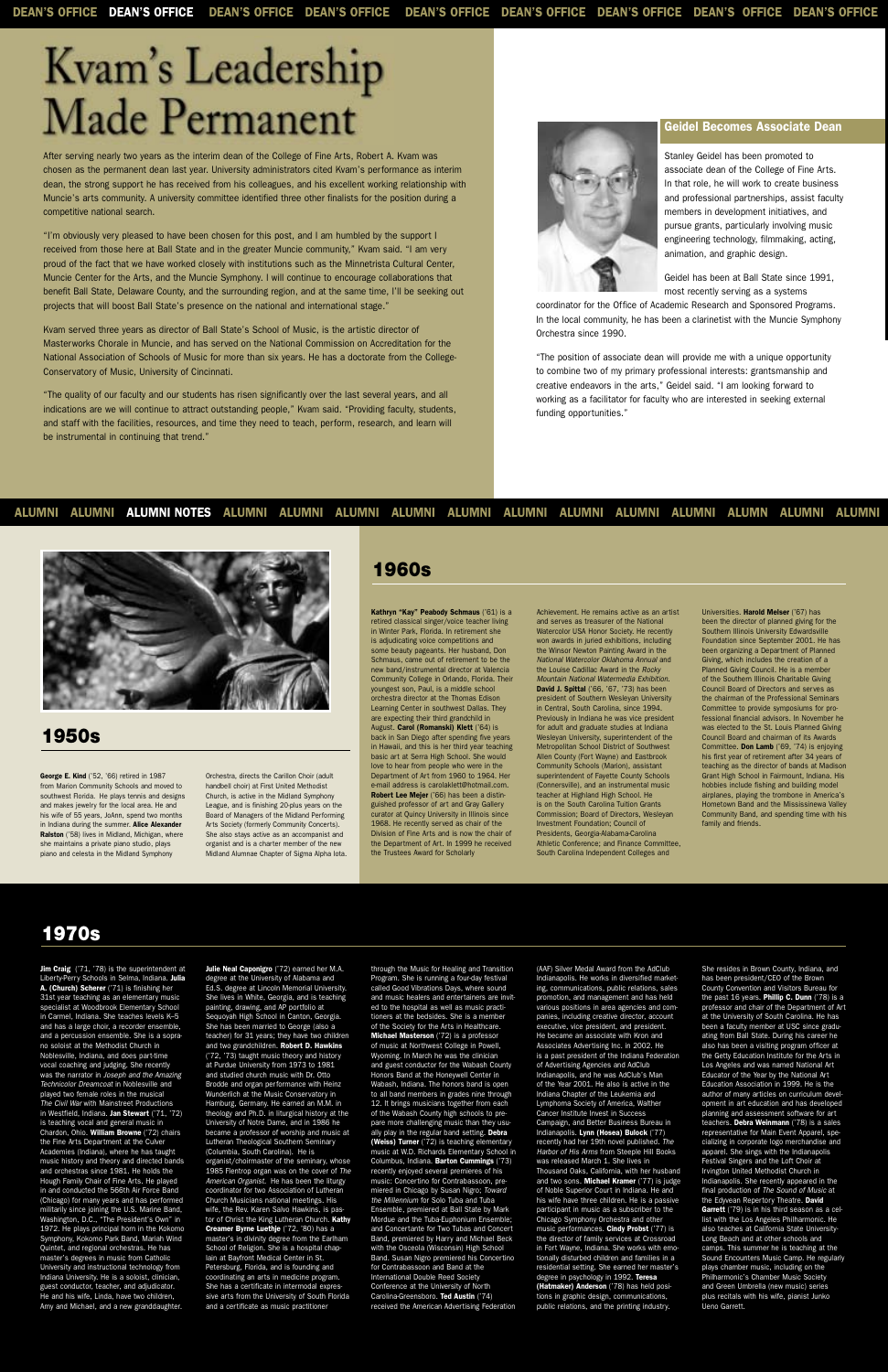**Jay Love** ('90) is teaching introduction to 2-D art, ceramics, and drawing classes at Elkhart Central High School in Elkhart, Indiana. He has been teaching for 13 years (three at South Bend St. Joseph's High School, one at Dickinson Middle School in South Bend, four at West Side Middle School in Elkhart, and the past five at Central). He has lived in Elkhart for the past seven years and resides with his wife, Brandy, and their children: Andrew, 7, and Alexis, 2-1/2. He also is the head wrestling coach. **Kelly O'Dell Stanley** ('90) lives in Crawfordsville, Indiana, where she has operated her own graphic design business for nine years. In the past year she has expanded into designing and making sterling silver jewelry as well. Her pieces are carried in five galleries and stores across Indiana and exhibited at art fairs. She and her husband, Tim, have three children ages 9, 6, and 2. **Laurel Taylor** ('90) is working with special effects costuming and in February 2002 made the crash test dummies for a Nissan commercial. She also made deer for a Jeep commercial and has been working with animatronic puppeteering for ESPN. **Tina Jach** ('91) was the stage manager for Unspoken Players at the Victory Gardens and also for the show God and Country. **Kelly Mathias** ('91) has a 6-year-old son and lives in Lowell, Indiana. She has worked in the restaurant/bar business for many years and is a residential house painter. She plans to return to that work fulltime once her child is in school full-time. She taught an acting class at a local teen club last year and is looking forward to the improv workshop in the fall. She organized a small reunion of theatre alumni in October 2002. At that time there were about 20 alumni, and now it is a group of 87. Some have jumped on the bandwagon, which put the next reunion into motion for the June 7–8 weekend. She can be reached at kel\_ter2003@yahoo.com. **Chrissie (Barnes) Saunders** ('91) teaches art and ceramics at Yorktown High School (Indiana). **Scott D. Franko** ('92) has been in the sign business with his father-in-law for 11 years. Their business is US Signcrafters in Osceola, Indiana, and their award-winning Web site is ussigncrafters.com. The company is a full-service signs and graphics provider serving clients across the country. It is involved in turnkey programs from design and concept to estimating and engineering, fabrication and installation. He also is a member of Rotary International and the local chambers of commerce. He and his wife, Jenny, have three children: Danielle, 10; Abbigail, 8; and Jay, 6. **Michelle (Luther) Knecht** ('92, '00) teaches art at Fall Creek Intermediate School in the Hamilton Southeastern Schools in Fishers, Indiana. She also is a district representative for the Art Education Association of Indiana (AEAI). She lives in Pendleton, Indiana, with her husband, Doug Knecht, and two children: Colby, 7, and Vanessa, 5. **Brent E. Marty** ('92) is the director of education and youth programs at Indianapolis Civic Theatre, where he oversees the Jr. Civic program for young people. He also is musical director-in-residence for Civic. He also has worked as a director, musical director, performer, and accompanist with The Arts Council of Indianapolis, Indianapolis Civic Theatre, Theatre on the Square, ShadowApe Theatre Company, Edyvean Repertory Theatre, Beef and Boards Dinner Theatre, and American Cabaret Theatre. Theatre on the Square revived for a third run his one-man/one-woman revue Miss Gulch Returns, in which he portrays the bitter, bike-riding harridan from The Wizard of Oz. He also is a judge for Project XL, a statewide high school arts competition. **Monica Minogue** ('92) launched StageCoach, a children's musical theatre program in Chicago. **Jeffrey Salmon** ('92) is an entertainment manager for Walt Disney World in Orlando, Florida. **Shawna (Hunt) Schaub** ('92) is an interior design project manager at Carson Design Associates, an architectural and interior design firm in Carmel, Indiana. Her largest project is for Clarian Health Partners. She also is active in the community and is a Rotarian of the

Indianapolis downtown club, where she

serves on the board of directors and youth exchange committee. She is married to Steve Schaub, and they enjoy racing sailboats competitively. **Mark Anderson** ('93) performed in The Meeting as Rashad at Washington D.C.'s Pin Points Theatre last winter. This is his ninth season with the theatre company. **Daniel Arndt** ('93, '01) is a music teacher at Starr Elementary School in Richmond, Indiana. He also is a master sergeant in the Army Reserve and is mobilized and deployed overseas in support of Operation Enduring Freedom. He and his wife, **Laura Lynn (Marshall) Arndt** ('92), had their third girl, Kathleen Marie Arndt, on January 29. **Rob Burgett** ('93) has been working with the same company since October 1993. He is a graphic designer/art director for Dicksons, one of the leading manufacturers/distributors of Christianbased inspirational gifts and wall decor in the country. The company caters to the Christian bookstore retail market. He lives in Seymour, Indiana, with his girlfriend, Annette, and they enjoy camping, hiking, and most outdoor activities. **Lori (Seitz) Rider** ('93) graduated from Florida State University with a Ph.D. in historical musicology in December 2002. Today she is working as a freelance editor for academic and educational publishing companies. **Patrick A. Kelsey** ('94) lives in New York City. After completing his M.F.A. in theatre management and producing at Columbia University, he worked for companies ranging from a press agency to a general management office. He managed Broadway series across North America and managed the Ford Center for the Performing Arts on Broadway. Now he is the general manager for Camp Broadway in Times Square, which produces camps, workshops, educational literature, and other events introducing young people to the Broadway theatre. He is engaged to Tara Sanders, who works at Madison Square Garden. He was recently elected to the board of directors and treasurer of Golden Door Productions Inc. (founded by Ball State alumnus **Steve Kitts**). **John Lister** ('94) appeared in The Winters Tale at the Chicago Shakespeare Theatre. **Lana (Markman) Mays** ('94) lives in Anderson, Indiana, and teaches general/choral music at the new Maple Ridge Elementary School in the South Madison School Corporation, Pendleton, Indiana. She is married to Stan Mays and has a 1-year-old daughter, Anya. She was the co-coordinator for the inaugural year of Circle the State With Song for Area 4a at Reardon Auditorium in Anderson. **Ryan Blair** ('95) resides in Knoxville, Tennessee, with his

fiancee, Meredith Schiltz (Social Work, '96).

Their wedding was set for June in Colorado. For the past several years he has participated in many exhibitions around the Southeast. He has been exploring many different mediums, but most of his work is in watercolor. He teaches art with K–5 students at an east Tennessee elementary school, working with 650 students a week. He also enjoys hiking, canoeing, and camping in the Tennessee/North Carolina mountains. **Amy Bouril** ('95) appeared in the hit movie Spiderman. **Barbara (Thorn) Cale** ('95) spent several years teaching (primarily orchestra) in Crown Point, Indiana. She married the Rev. Samuel Cale in 1998 and now lives in Mason, West Virginia. She took time off to start a family; her son, Samuel, is 3 years old. Her various church and community activities include directing the choir at the Mason United Methodist Church and working with the children there. She also teaches private violin and voice lessons. She is physically active and recently lost more than 100 pounds through a healthy diet and rigorous daily exercise. In her free time, she participates in medieval historic re-enactments. **Scott Kruger** ('95) works in technical support with Roche Diagnostics in Indianapolis. He married his wife, Erin-June, in 2001, and they are expecting a child in October. He is strongly considering teaching and/or graphic design pursuits in the near future. He does much artwork and many freelance projects (mostly illustration) on the side. He also

sings in a band called One Dollar Water. **Gina Lucido** ('95) is the assistant field hockey coach at Indiana University. **Shane Pequignot** ('95) owns and operates Eye Pix LLC, a commercial photography studio in Fort Wayne, Indiana. Eye Pix was formed in the fall of 2000 and has worked with clients such as DePuy, Swiss Re, Scott's Food Stores, and Centennial Wireless. Since 1999 he has taught a photojournalism class at Indiana University-Purdue University Fort Wayne. **Amy Rafa** ('95) performed in Book of Mercy at Chicago Dramtists in the fall of 2002. **Aaron Smith** ('95) worked at a menu design company before returning to Ball State as an employee in the Office of Campus Programs, where he supported the marketing, communication, and advertising needs of the Student Center and various campus events. He also was an advisor to the University Program Board. His duties included Web design and development. Today he works as a Web author in the Student Services area at Purdue University, where he is responsible for maintaining hundreds of staff and student/public Web pages. He also is an advising resource for other Web authors in his area, working with and consulting other Web authors on campus to help establish Web guidelines and general improvements to the Purdue Web environment. **Michelle Barnes** ('96, '01) is teaching music at Fall Creek Valley Middle School (M.S.D. of Lawrence Township) in Indianapolis. She was awarded a \$7,500 Teacher Creativity Grant from the Lilly Endowment to study Cajun music and culture in Louisiana this summer. **Joshua Coomer** ('96) recently completed filming europa.2190, a short science fiction digital film for the Denver Museum of Science and Nature. It was directed by Gunnar Wille of the Royal Danish Film Institute and will be shown on IMAX screens. He also joined AFTRA for the role. **Bryan Golden** ('96) is the assistant director of bands at Concord High School in Elkhart, Indiana. He married Lesli R. Golden (Curtis) in 1999. **Tim Braun** ('97) worked as assistant director to Richard Foreman on his new sound opera/play at his Ontological-Histeric Theatre in the East Village of New York City and wrote for the television show Law and Order. He won the John Golden Playwriting Award and was named Most Outstanding Grad of the School of the Fine Arts 2002 at Columbia University. **Warren Jackson** ('97) performed in Cymbeline and Pericles at the Court Theatre in Chicago and This Side of Angles at the Breadline Theatre Company in Chicago. **Tim Kane** ('97) performed in Cymbeline and Pericles at Chicago's Court Theatre and in the theatre's earlier production of Hamlet. **Jamie Owens** ('97) is the digital imaging coordinator at the Indianapolis Museum of Art and a freelance wedding photographer with his wife. **Kate Steele** ('97) has a featured role in Nicolas Cage's upcoming movie Matchstick Men. She and her husband recently moved from New York City to the West Coast. **David Storrs** ('97) relocated to Los Angeles and is pursuing an acting career. Last summer he was cast in Jerry Seinfeld's pilot Letters From a Nut, but the show was never aired. He began substitute teaching to pay the bills, and then he booked a part on another pilot called Come to Papa, starring Tom Papa. When not auditioning or substitute teaching, he is writing at the Groundlings and is part of its Sunday Company, a sketch and improv show that is continually rotating new material. **Angela** Adams ('98) is the drama teacher at Lamoille Union Middle and High School in Hyde Park, Vermont. She also was the stage manager for a local professional theatre troupe this summer. **Loren Allardyce** ('98) finished her master of music degree in vocal performance at the University of Michigan in 2001. Since then, she has been singing with an opera company based in Madison Wisconsin, named Opera for the Young. She sang Adina in The Elixir of Love and Rusalka in Rusalka. She has taken on many auditions and competitions and will continue to do so. She spends her time off in Houston with her fiance, Eric, a pianist/ vocal coach

**Wendy S. Langdon** ('80) has been collections conservator with Alden Library at Ohio University for the past four years. Previously she worked with Indiana University as a conservation lab technician for 17 years. **Michael Palumbo** ('81) is the chair of the Department of Performing Arts at Weber State University in Ogden, Utah. He has been at WSU for 21 years. He conducts the orchestra and chamber orchestra and teaches conducting and viola. He also is the director of the WSU site of the ASTA With NSOA String Project. He is president of the Utah chapter of ASTA With NSOA and a member at large of the executive board of the American Viola Society. He plays the viola with the orchestra for Ballet West in Salt Lake City. **Linda Cummings Sprunger** ('81) has taught choral music, special education, and general elementary classes in Indiana, Burkina Faso, West Africa, and Venezuela. Overseas she was a teacher in schools for missionary children. Currently she is teaching in a bilingual school in Fort Wayne, Indiana, where she is responsible for math, science, and social studies for the fourth and fifth grades. She incorporates Spanish into the subject matter. Last September she married Bob Sprunger.

**Doug Jones** ('82) is playing the sidekick Abe Sapien in the upcoming film Hellboy and was featured in a flashback scene in the movie Adaptation. **Sue Williamson** ('83) is completing her doctorate in music education at the University of Washington and will be a choral music education professor at the University of Colorado beginning next fall. Her husband is an educator and children's book author. **Lynn Akerhielm** ('84) lives in Carmel, Indiana, and has two teenage daughters. She is active in the community, serving on two PTO boards at the schools and volunteering at the public library and the church library. She recently became a representative for a new company called Write Away, which produces uniquely personalized notepads, note cards, gift tags, and other items. **Rebecca (Baltas) Morgan** ('84) lives in Orlando and works for WMFE, the local public radio station. She is the host and producer of The Arts Connection, a weekly hourlong radio news magazine covering music, theatre, dance, visual arts, and other cultural events in a six-county area of central Florida. She also plays the recorder and bagpipes and enjoys playing the pipes regularly for the musical The Rock and the Rabbi,

which is based in Orlando but travels around the country. **Brad Kuhns** ('85) plays the double bass in the Fort Wayne (Indiana) Philharmonic and is an artist-in-residence with the string program at Memorial Park Middle School, a fine arts magnet in Fort Wayne. He also plays the electric bass with David Todoran and the Mobile Homewreckers, a roots-rock original music band with two CDs released in Europe; Now and Then, a Jimmy Buffett cover band; and Thee Combo, an eclectic quartet playing a contemporary service weekly at Plymouth Congregational Church in Fort Wayne. **Rev. Steven Workman** ('85) taught high school vocal music in Indiana for more than six years. He is currently the accompanist for the McDonough District Choral Society in Macomb, Illinois. He and his wife, **Connie Ortman** ('87), reside in Macomb, where he is the senior minister of First Christian Church (Disciples of Christ). **Michael Nelaborige** ('86) worked in professional theatre for 10 years and received his Actors Equity Association status while working in New York. He also spent four years with Royal Caribbean Cruise Lines as a singer/dancer on the company's megaships

and traveled through most of the Caribbean and the west coast of Mexico. He moved home to Fort Wayne, Indiana, in 1996 and now works as the main copywriter and creative projects coordinator for Vera Bradley Designs, which makes a popular line of women's quilted cotton handbags, luggage and accessories that are sold in the United States, Europe, Canada, and Japan. He is active in local theatre and recently had the lead in Singin' in the Rain at Fort Wayne Civic Theatre. **Michael C. Newell** ('86) is an accomplished filmmaker, fine arts painter, and graphic designer whose clients include bands such as Foo Fighters, Matchbox Twenty, Barenaked Ladies, Incubus, Kruddler, The Cranberries, Soul Asylum, and business clients Target, Tiger Woods Foundation, Sears, and The Gap. He resides in Minneapolis. **Jenney Wren Orewiler** ('87) is employed at Fort Wayne Newspapers as graphic designer for the classified advertising's automotive team. She has two sons and lives in Rome City, Indiana, on Sylvan Lake. **Kristin Casaletto** ('88) is an assistant professor of art at Augusta State University in Georgia, where she teaches printmaking, drawing, and world humanities and is director of the art gallery. **Jeff Casazza** ('88) directed Praying for Rain at the Phoenix Theatre in Indianapolis. **Sheryl (Stine) Sackett** ('88) is the founder and principal of FUZE Design Inc., which produces innovative work for a variety of clients across the country. She began her career in Chicago before going to Indianapolis to work with top agencies there, including Pearson Crahan (now McMahon) Fletcher England, MZD Inc., and Caldwell VanRiper/MARC. She launched her own shop in 2000. She has been recognized in numerous advertising/design award shows locally and nationally. **Tracy Lucas Shields** ('88) is in her 15th year of teaching elementary art to 780 students a week at three elementary schools in southern Indiana. She recently had her first child, Benton Allen Shields. She would like to locate Chris Reynolds (art) and Kim Bennett. **Doug Richards** ('89) is a partner in Perna Design and Advertising, a design and advertising firm based in Indianapolis. **Gary Simmers** ('89) performed in Landscape of the Body at the Eclipse Theatre last November and December.

**Hannigan Beardsley** ('00) is the associate artistic director for a new theatre company she and Jason Roseberry formed in June 2002 called The Kandel Theatre Company in southern Indiana. **Katy Hackney** ('00) played Violet in the musical version of It's a Wonderful Life at LaComedia Dinner Theatre. She also teaches dance classes and works for Kings Islands entertainment department in Cincinnati, Ohio, and she has choreo graphed Mame for Cincinnati Music Theatre. **Tony Lewellen** ('00) performed in The Mysteries of Harris Burdick at the WNEP Theatre in Chicago in the spring of 2002. **Kelly McElhoe** ('00) is living and working in rlotte, North Carolina, as an art directo for BAM Inc. (Builder Advertising and Marketing). She and her fiance bought their first house last September; they will be married on August 30. **Amie Montgomery** ('00) lives in Nashville, Tennessee, where she teaches art at West End Middle School, which has grades five to eight. She has been chosen to serve as a founding member of the community, board of education, and higher education-initiated Visual Arts Education Institute, which will tackle the current curriculum and provide recommendations to the school board as well as develop professional opportunities for visual arts educators. She has applied for tenure in the Metropolitan Nashville Public Schools. **Jason Roseberry** ('00) is the artistic director for the company he and his wife, Hannigan Beardsley, formed in southern Indiana, June 2002, called The Kandel. **Audra Sokol** ('00) recently received the highest award ever given by the Craft of Choreography Conference for Sweet Surrender, a work she set on Anderson Young Ballet Theatre. The Project Tier Monticello Award uses a scholarship given through the Monticello Foundation to Regional Dance America. With the award, she will choreograph a new piece during this summer's Craft of Choreography Conference. Her award-winning work was performed in the opening showcase of the Mid-States Regional Dance America Festival, held in May at the Interlochen Center for the Arts in Michigan. **Nick Brenner** ('01) performed in The Scarecrow at North Lakeside Players in

Chicago last fall. **Lynne Guglielmi** ('01) performed as Mrs. Black Tooth/Mrs. Adams in Annie Get Your Gun at the Mark Two Theatre in Orlando, Florida. **Ariel Knobbe** ('01) graduated in May with a master's degree in public relations from Michigan State University. She has been working in the marketing department of the Wharton Center for Performing Arts. She plans to relocate to Denver. **Kristen (Cleveland) Perkins** ('01) performed as a dancer in a show at Paramount's Kings Island Amusement Park in Ohio after graduating from Ball State. She moved to Branson, Missouri, in August 2001 and performed as a dancer in the Jim Stafford Show. In February 2002 she accepted a position at the Shoji Tabuchi Show in Branson as a dancer, and she is in her second year with the show. She married Michael Perkins on July 6, 2002. **Tiiu Rebane** ('01) was a performer in the national tour of The Giver this past winter. **Lois Atkins** ('02) performed in No Place Like Home at the Steppenwolf Theatre Company in Chicago this past winter. **Shawna Emerick** ('02) danced in a rock musical called Project: Ground Control at the Brooklyn Lyceum in New York City last winter. **Howard Wesley Herron** ('02) is working for CM Media Inc. in Columbus, Ohio, which produces such magazines as Columbus Monthly, Columbus CEO, and Mid-Ohio Golfer and a weekly paper called The Other Paper. As a production designer for the company, he produces advertisements and page layouts. **Steve Pozywio** ('02) is the property carpenter/artisan for the props department at Seattle Repertory Theatre. **Les (Jahnke) Reinhardt** ('02) has been working as a stage management intern at the American Conservatory Theater in San Francisco and as a production assistant for the California Shakespeare Festival. While in San Francisco, she also has worked on other productions, including Baz Luhrmann's production of La Boheme, which is currently on Broadway. **Jenaiah Shoop** ('02) is in the stage management graduate program at the University of Missouri–Kansas City/Missouri Repertory Theatre.

with the Houston Grand Opera. She will be moving there next year and will be married on August 24. **Danny Heeter** ('98) performed in Gypsy at the Theatre at the Center in Chicago this past winter. **Tammy Roach** ('98) is married to another Ball State graduate and is living in the Wriggleyville neighborhood of Chicago. She has been represented by Mars Gallery on the Near West Side of Chicago for a few years; she has six paintings on display there and has sold several through the gallery. She also has received commissions from various people around Chicago to paint specific works of art. She is still trying to get into other exhibitions and galleries. Her Web site is at www.oilmarks.com. **Nicole Sarrazine** ('98) moved to New York City after graduation and has performed as a professional dancer across the country. She is currently the head choreographer for Cedar Point Amusement Park in Sandusky, Ohio, and Dorney Park in Allentown, Pennsylvania. She has received three international awards from the International Association of Amusement Parks and Attractions. She also is the choreographer and a dancer in The Elvis Tribute Show, which is playing in big theatre houses in Indiana, Kentucky, Ohio, Michigan, and Illinois. **Lou Fischer** ('99) is a professor of music and jazz activities coordinator at Capital University in Columbus, Ohio. He is active as a professional performer and travels extensively, appearing as a guest artist, adjudicator, clinician, or conductor at jazz festivals and music conferences around the world. He also is the head of the jazz division with Bands of America. In March he performed and adjudicated at the Ball State Jazz Festival, where he was part of an alumni band whose membership spanned a 33year history of the jazz department. **Colleen Hainz** ('99) has worked at Costello Nardecchia Advertising in Columbus, Ohio, since October 1999. In October 2000 she was promoted to senior graphic designer, and she remains in that position. Her work at the agency has received two Citations of Excellence from the Columbus Addy Awards and a First Place from the AMA. **Alan Hamm** ('99) is working in Indianapolis as a graphic designer/prepress at The Time Factory. **Colleen McNabb** ('99) taught music for the Chicago Board of Education for three years and is currently working on her master's degree in jazz studies at the Chicago College of Performing Arts at Roosevelt University. She is a music education consultant for the House of Blues Foundation in Chicago. She is teaching private lessons and is singing jazz on Fridays and Saturdays at the Pump Room in the Ambassador East Hotel. She also sings at other venues throughout the city. In February she performed in Muncie at John Roothaan's faculty recital. **Ben Shuman** ('99) was the production assistant at the Lincoln Center Theatre production of Dinner at Eight in New York City. **Anne Thomas** ('99) recently appeared in a featured role on Judging Amy. **Kelli Noel (Thurston) Waggoner** ('99) returned from her student teaching on a reservation in Arizona and

married her husband, Bill, a physical therapist for Jasper County Hospital. They live in Rensselaer, Indiana. She teaches elementary art for North Newton School Corporation and coaches JV/varsity basketball with her husband at Rensselaer High School. Their daughter, Grace, was born in October 2000. **Tonya Wathen** ('99) performed in the national tour of Beauty and the Beast and Chicago.

#### **1990s**

#### **2000s**

#### **1980s**